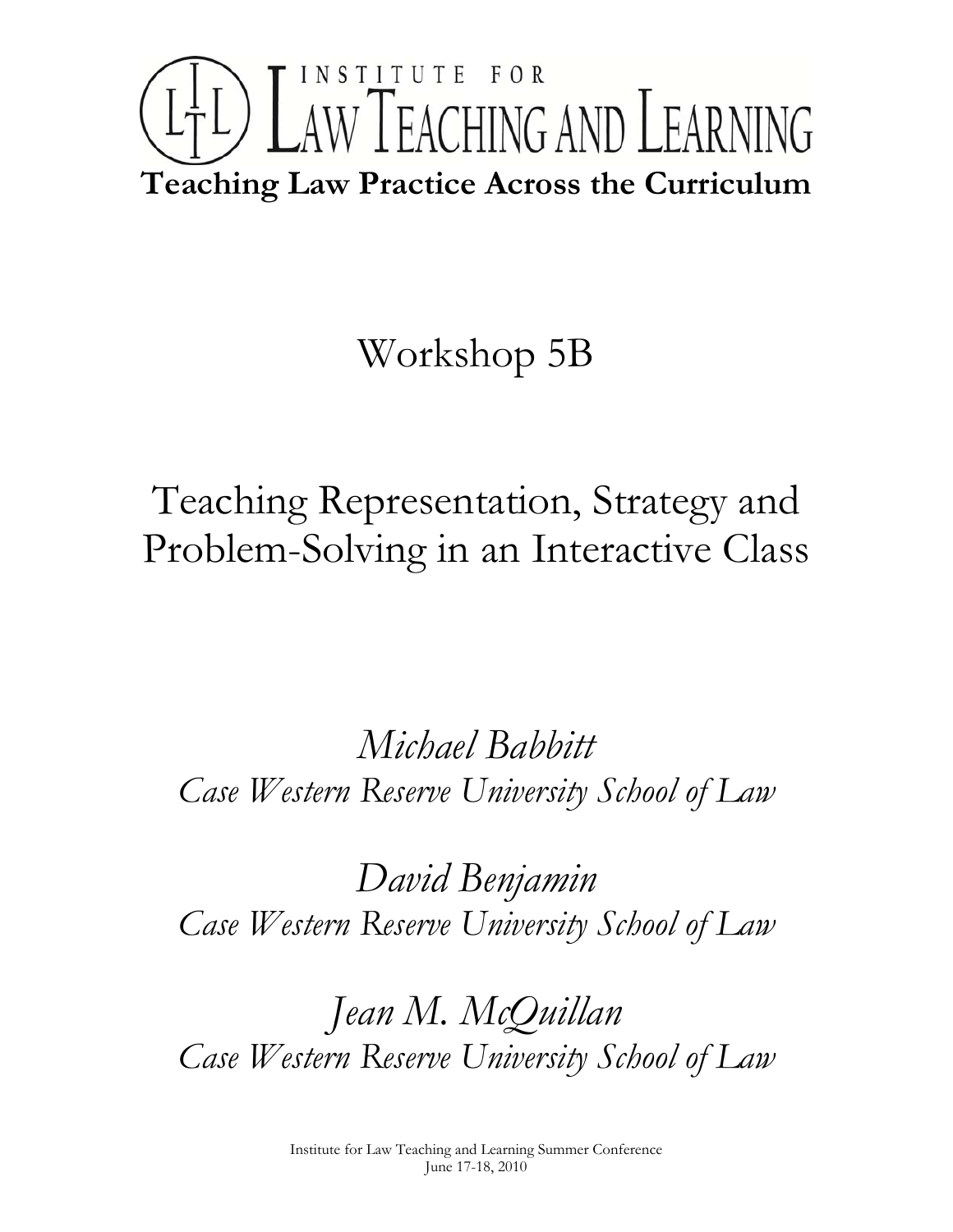## Teaching Representation, Strategy and Problem-Solving in an Interactive Class Jean M. McQuillan David M. Benjamin Michael R. Babbitt Case Western Reserve University School of Law

The materials attached illustrate some basics for the various sections of the Strategic Representation and Communication class as it was taught in the Spring 2010 semester.

- 1. The practice competencies taught during the semester
- 2. The Representation/Problem-solving Model used to organize the process of representation of a client.
- 3. Class Problem descriptions and representative Class Schedules.
- 4. Sample rubrics used for evaluation of the students' interview, counseling and negotiation performances.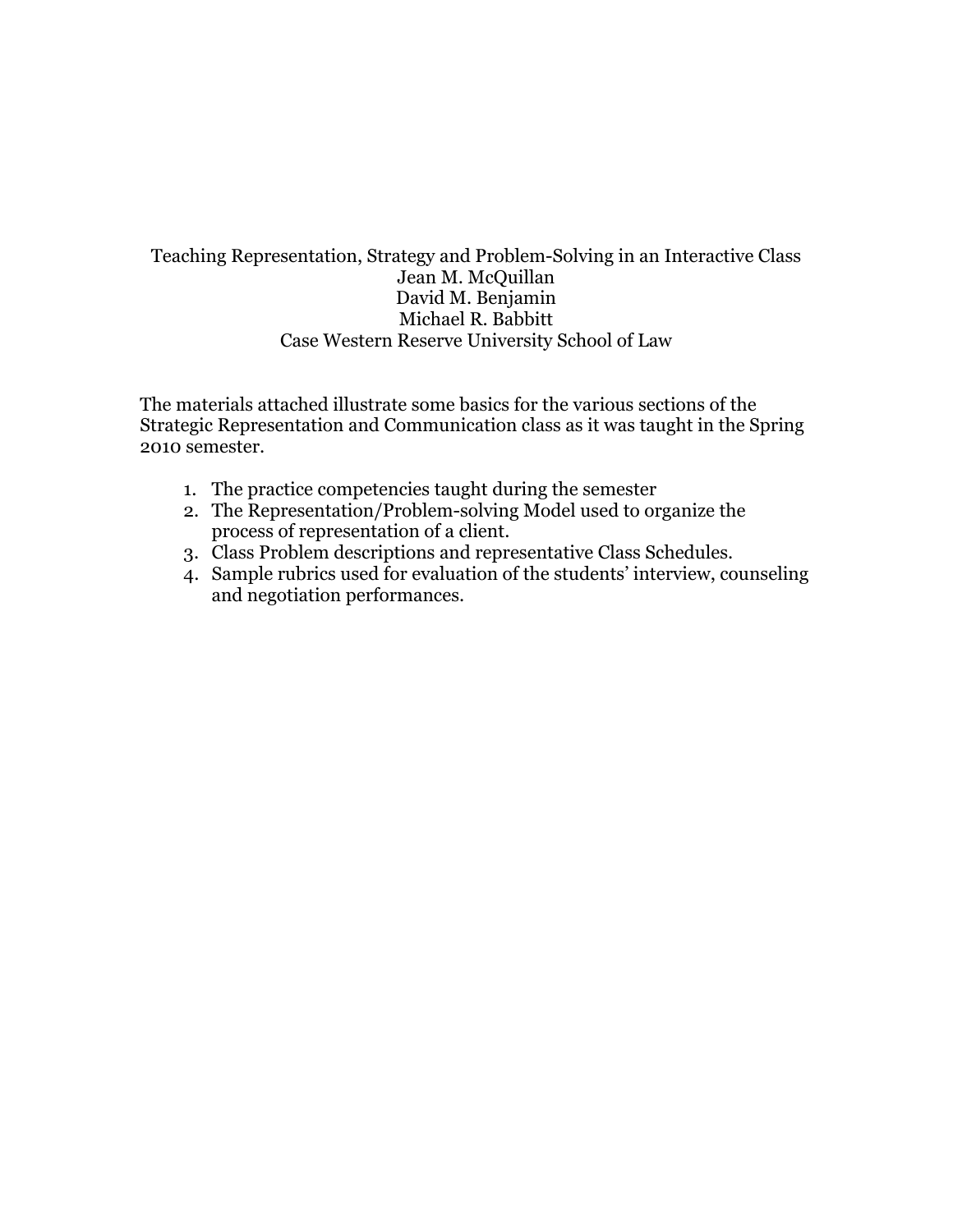#### **PRACTICE COMPETENCIES**

#### FOR "STRATEGIC REPRESENTATION AND COMMUNICATION" CASE WESTERN RESERVE UNIVERSITY SCHOOL OF LAW

*These specific tasks are taught in the context that the practice of law is an intentional and strategic process at all stages to solve a client's problem. Students are encouraged to not only learn the tasks but also to self-evaluate, use intuition and develop good judgment from their experience.*

- 1. Conduct an organized, flexible, and efficient initial interview with a new client about an unfamiliar legal problem.
- 2. Understand and be able to explain and communicate the basics of legal representation, including client goals and interests, fee arrangements and scope of representation.
- 3. Identify potentially relevant legal issues arising out of available facts.
- 4. Perform legal research to ascertain the applicable legal authorities and efficiently communicate how they apply to the legal issues presented by the facts.
- 5. Understand strategic thinking and identify possible solution options for their client.
- 6. Respect and value the client's input and collaboration in exploring options to resolve the situation.
- 7. Evaluate solution options using criteria that are important to the client (cost, time, risk, result).
- 8. Understand the basic forms of dispute resolution in a litigation context (negotiation, trial, ADR) so as to explain to their client the means available to resolve a problem.
- 9. Understand how to prepare comprehensively to counsel the client**.**
- 10. Communicate to the client in clear and understandable terms the merits and risks of the current legal situation and of the various solutions or positions being considered.
- 11. Demonstrate honesty and integrity in delivering the above assessment to the client, including difficult or unfavorable facts.
- 12. Demonstrate a balance between legal objectivity and empathy with the client, acting appropriately as the client's legal advisor while respecting the client's role as ultimate decision-maker.
- 13. Seek from, and confirm with, the client clear and understandable authority to proceed to resolution and demonstrate the ability to work within the authority granted by the client.
- 14. Learn to develop a client story or narrative as a persuasive technique in advocacy.
- 15. Present the client's most favorable factual and legal position, in writing, as part of the negotiation process.
- 16. Understand, prepare and appropriately use several types of persuasive approaches in a negotiation.
- 17. Anticipate the opponent's positions and approaches and plan responses, including appropriate use of concessions in a negotiation.
- 18. Understand and abide by the ethical rules that govern a legal professional in a negotiation.
- 19. Be able to objectively evaluate their interview, counseling and negotiation performances and identify strategies for future improvement.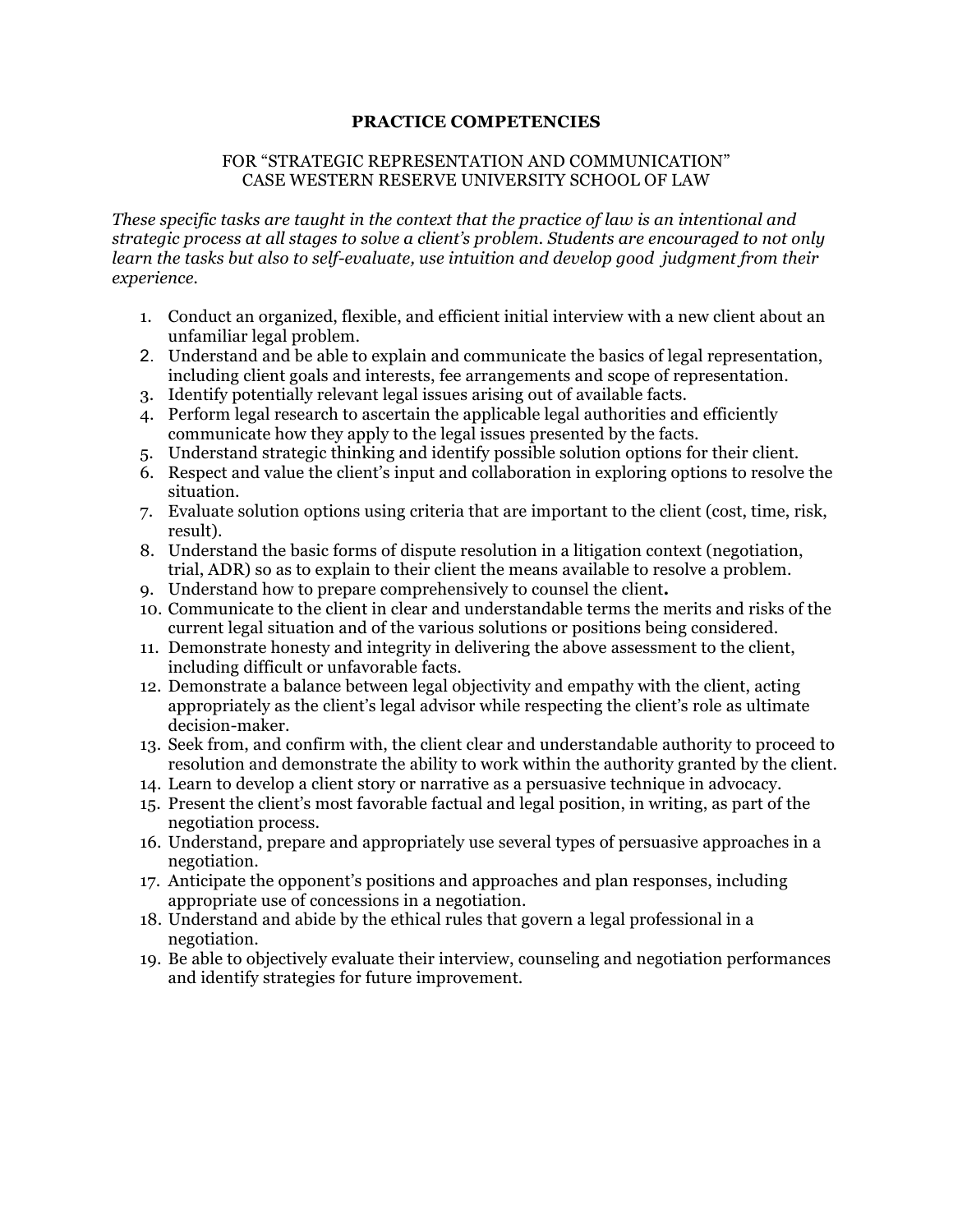# Lawyer as Investigator

## **LEARN**

- · Facts
- · Goals & Interests
- \*Background, Market
- · Other Perspectives
- · Interview

# **Lawyer as Advocate**

## **APPLY**

- · Plan for process, adapt to form
- · Consider Style
- · Clear goals, flexible approach
- · Story & Theory
- · Advocate, negotiate

# **Lawyer as Theorist**

# **ANALYZE**

- · Legal context & Options
- · Evaluate facts with law
- · Frames & Causes
- · Research

# Lawyer as Strategist and Advisor

## **EVALUATE**

- · Predict Result & Cost
- · Evaluate Risk
- Rank & Sequence Alternatives
- · Get authority
- \* Counsel

## **CREATE**

- \*Solution Options
- \*Substance & Form
- . What to do?
- . How to do it?
- · Collaborate

C Jean M. McQuillan 2007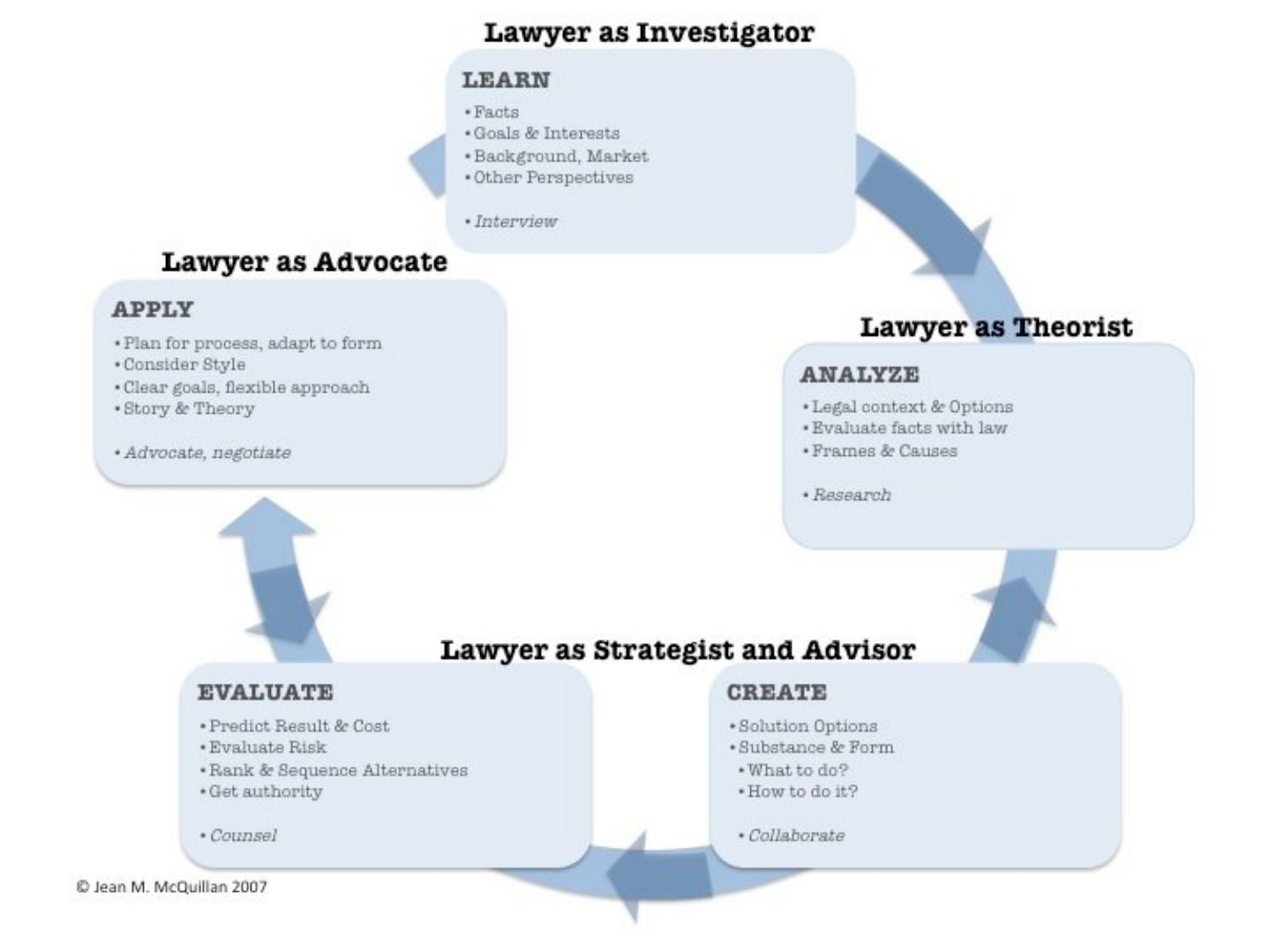Strategic Representation and Communication Case Western Reserve University School of Law Jean M. McQuillan jean.mcquillan@case.edu Civil Litigation Section Spring 2010 Class Problem and Schedule

Beginning in 2005, Prophecy Systems, a corporate computer solutions company, began developing a new web-based product for individual consumers named MyHome. After a limited demo release, development proceeded slowly and in 2008, Prophecy cut back on staffing for the project and the project manager resigned. In 2010 Prophecy Systems learned that Bravo!, an internet search company who had hired their former project manager was in initial testing of a remarkably similar program called ParkingSpot. In the interview, the clients are the Prophecy vice president who believes that the MyHome program has been "stolen" and the Bravo vice president who needs advice about a cease and desist letter from Prophecy about the ParkingSpot program. Legal issues presented are personal jurisdiction for internet-based business disputes, injunctive relief, trade secret or copyright violations and enforceability of restrictive covenants in employment agreements. For one legal issue, students must evaluate not only whether their facts support legal claims or defenses but also whether success on a legal claim will fulfill their clients' goals and interests.

In the second part of the problem, Prophecy has filed a Complaint in a state court "business" docket" and Bravo! has filed a Motion to Dismiss for lack of personal jurisdiction. The parties have completed their own investigations but have not commenced discovery. The results of the investigations provided to the students are not completely consistent with the initial facts provided by their clients and reveal both strengths and weaknesses of their positions. The business docket judge orders an early settlement conference before ruling on motions or permitting full discovery. In preparation for counseling, students collaborate to assess the entire legal situation and prepare to seek authority to negotiate a resolution. Options to resolve the matter include an outright purchase, licensing or a joint venture, all of which must be considered with their client in contrast to a predicted result at trial.

For negotiation, based on the authority given by their client, they must plan how to present and persuade their opponents to consider their favored option and to bargain for the best result for their client. Students must also plan how to protect or volunteer information that has not yet been shared in discovery. This dispute can be resolved in several different ways and within a significant overlap of authority between opponents. After reaching a resolution, students are provided with each others' secrets and limits of authority to inform their evaluation of their own negotiation results.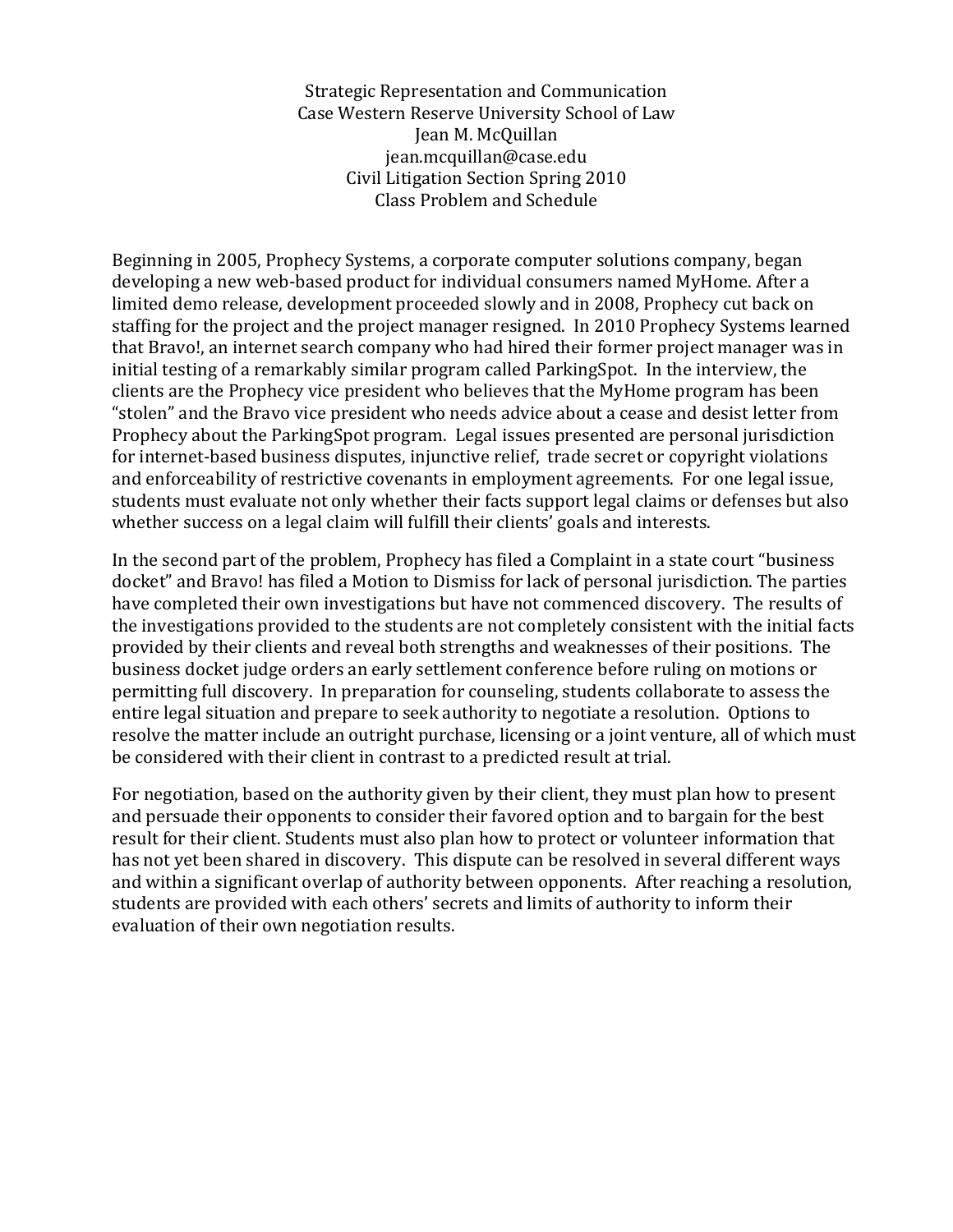| Week 1         | CLASS: Introduction/Lawyer's role                                                                                                                                                                                                                                                                                                                                  | CLASS: LEARN: Gathering facts/Interviewing clients                                                                                                                                                                                                                                                                  |  |  |  |
|----------------|--------------------------------------------------------------------------------------------------------------------------------------------------------------------------------------------------------------------------------------------------------------------------------------------------------------------------------------------------------------------|---------------------------------------------------------------------------------------------------------------------------------------------------------------------------------------------------------------------------------------------------------------------------------------------------------------------|--|--|--|
|                | • Lawyering intelligences<br>• Problem-solving Model<br>• Preliminaries - conflict, competence,<br>compensation<br>• Attorney fees, fee letter worksheet<br>• Interview assignment: the call from the client, the<br>assignment to an associate: what is expected?<br>• Where does an interview fit in the course of<br>litigation?                                | • Collaboration to anticipate subjects/issues for the<br>interview<br>• How to prepare for an interview on an unfamiliar topic?<br>• Evidentiary quality of information and efficiency<br>• Exercise: questioning for theory development - open,<br>closed, directed<br>• Client Interests vs. goals and objectives |  |  |  |
| Week 2-4       | and written self-evaluation of interview after video review.                                                                                                                                                                                                                                                                                                       | Individual Client Interviews followed by fee letter including client goals, interests and scope of representation                                                                                                                                                                                                   |  |  |  |
| Week 5         | CLASS: ANALYZE: Problem framing/legal analysis<br>• How to identify legal issues for research?<br>• Collaboration to identify legal issues for memo based on interview facts.<br>• Identifying gaps, missing facts: how to manage for legal research.<br>• How framing affects problem analysis.                                                                   |                                                                                                                                                                                                                                                                                                                     |  |  |  |
| Week 6         | OFF<br>distributed.                                                                                                                                                                                                                                                                                                                                                | Legal Issue Memorandum due, then information about the further progress of the class problem                                                                                                                                                                                                                        |  |  |  |
| Week 7         | <b>CLASS: CREATE: Situation review/Creating</b><br>options/thinking strategically<br>• Collaboration to reach consensus on legal<br>assessment: share legal memos & apply to<br>new facts.<br>• Creative techniques even lawyers can use<br>to develop resolution options<br>• Collaboration on solution options for the<br>client in light of interests and goals | CLASS: EVALUATE: Assessing options /Determining strategy<br>/Counseling role<br>• Evaluation criteria to apply<br>• Explaining and accounting for risk and uncertainty.<br>• Collaboration on counseling challenges - what is the role of an<br>advisor? How to get authority to act on behalf of the client?       |  |  |  |
| Weeks 8-<br>10 | authority) and self-evaluation after video review.                                                                                                                                                                                                                                                                                                                 | Individual client counseling sessions followed by letter to client (confirming assessment and settlement                                                                                                                                                                                                            |  |  |  |
| Week 11        | <b>CLASS: ADVOCATE: Persuasion</b><br>Narratives/Story & theory of the case<br>• Persuasive techniques beyond argument<br>• Power of story/framing techniques<br>• Collaboration on story and theory for the<br>client                                                                                                                                             | CLASS: ADVOCATE: Styles/Forms of dispute resolution<br>• Personal conflict resolution style<br>• Common forms of conflict resolution in civil litigation<br>• Stages of negotiation and essentials to plan<br>• Information sharing and protecting in negotiation for the client                                    |  |  |  |
| Week 12        | <b>CLASS: ADVOCATE: Negotiation planning</b><br>• Collaboration on approaches based on rights, interests, power<br>• Planning and presenting the opening position with a target and limits<br>• Staging the exchange of positions including concessions                                                                                                            |                                                                                                                                                                                                                                                                                                                     |  |  |  |
| Week 13        | including parameters and predicted staging.                                                                                                                                                                                                                                                                                                                        | Negotiation sessions. Students state an opening position in a demand letter and create a negotiation plan                                                                                                                                                                                                           |  |  |  |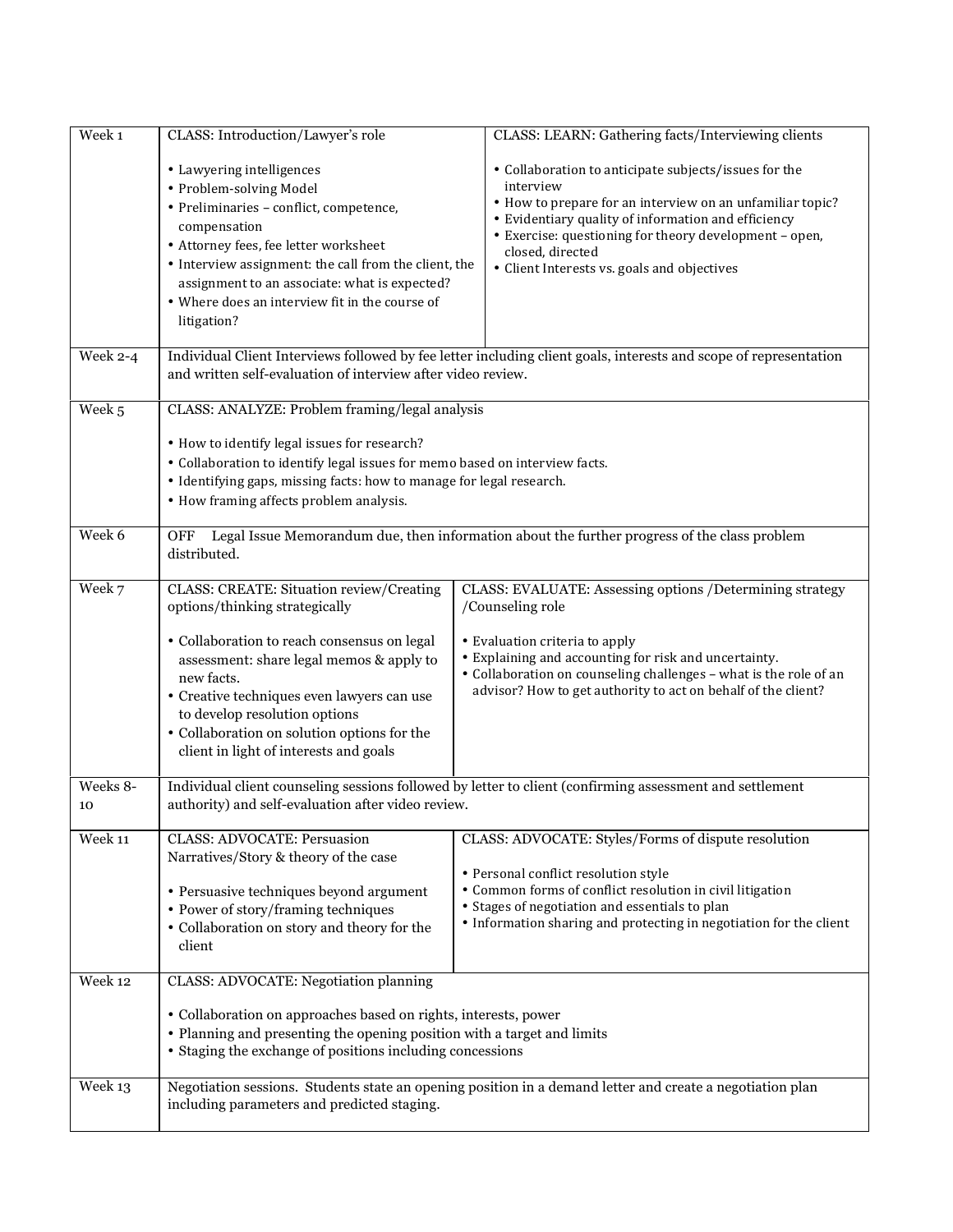#### **TRANSACTION PROBLEM DESCRIPTION Strategic Representation and Communication © Michael R. Babbitt, June, 2010 Case Western Reserve University School of Law michael.babbitt@case.edu; babbittm@gmail.com**

**Summary** This problem involves the proposed sale of Vulcan's Anvil, LLC ("Company") owned by two people ("A" and "B") who currently have very different (even conflicting) life and career needs and objectives. Counsel for each of the members of Company will all have to assess the "what is" in this problem and creatively guide their clients' initial views of the deal in order to reach their respective client's priority objective(s) through simulated interviews and counseling sessions (with actors) to meet those objectives in a Letter of Intent ("LOI") to sell Company. They will then negotiate with each other on behalf of their respective clients to reach agreement on the principal terms of the LOI to be offered by Company. Company manufactures, installs and services a revolutionary protective insulator for metals industry melt furnaces and smelters. Company's patented "super-refractory", Vulcrum, is Company's sole product and has just been proven in application.

**Client A** A owns 90% of Company, controls the sale decision, and wants to "cash in" before he "cashes in" once and for all. A manages everything at Company except for research and development, manufacturing, and installation and servicing. While the other owner, B, was out of the country, A verbally agreed in principal to sell Company. A's recent health scare and family history and a serendipitous meeting with the Division President of P caused A to act without consulting B. After that meeting, the Division President sent a draft LOI, offering a lower price than discussed, and other unfavorable liability and payment terms. A believes the original price would be a windfall for him and B, and that even the offered price and terms represent a good start. A is very concerned about the financial legacy he will leave to his alma mater, new spouse, and estranged children, and believes his time to secure it is very limited.

**Client B** B, a brilliant materials engineer who left a good job when he met A and agreed to join the start-up, owns 10% of Company and needs the job and the future potential of Company to support his young family, including a daughter with a severe genetic anomaly. He has no management, operations, finance, marketing or administrative skill to go with his technical genius. B is unhappy that A went ahead on this without him (while B took his daughter to a gene therapy specialist in Germany) and believes that A is giving away Company on the cheap. His 10% of the proposed price is not nearly enough to permit him to meet his current and future economic needs. Also, under the LLC's Operating Agreement ("OA"), B would have been able to purchase up to an additional 20% of Company (at a low multiple of current earnings) in only a few more months (though he does not have the money to do so at this time). With that additional 20% he could block (control) the sale. The sale of Company would occur before that time. Unfortunately, under the OA, B's rights to purchase are not accelerated by a sale of Company. A and B are not presently communicating outside of day-to-day business.

**Purchaser** P's only role in the problem is as an "outside" party dealing separately with both A and B (communicated in the problem through memos/letters) and is not represented by students. P has concluded that it "must" have Company—but that the acquisition must happen promptly or not at all. This time urgency is an important factor in the dynamic between A and B. Because of competitive realities and industry synergies, the value of Company to P is far in excess of its value to other capital sources. P will not buy Company at anywhere near the stated price without keeping B on for at least one year and needs assurance that B cannot compete against P for an appropriate period thereafter. P needs to control/own all of B's inventions and patents.

#### **Some Research/Negotiation Issues**

- The timing of the sale (before A's options mature) and B's unilateral actions raise issues of fair dealing, fiduciary duties and, ultimately, allocation between A and B of any sale proceeds
- Company owns patents on Vulcrum and the process to manufacture it, but the OA and history are ambiguous about whether Company or B owns the patent on the specialized equipment necessary to apply the material. B developed that equipment while employed by Company for use exclusively by Company, so Company probably has *unassignable* shop rights to the invention.
- The OA also has a non-competition provision that, if enforceable, would give P the kind of post-employment protection it wants with B, but does not give them B as an employee or inventor. B does not want to work for P. Specifically, he will not sign an employment agreement or non-compete, unless it is worth the amount of money he feels he should have gotten for sale of Company or, at least, what he needs for his family and future.
- P would prefer to purchase assets only—per standard policy—but would buy A's interests only—at a very much lower price. This would at least give P control over Company and B's non-compete and patents/shop rights. This factor adds an important dynamic to the negotiations between A and B.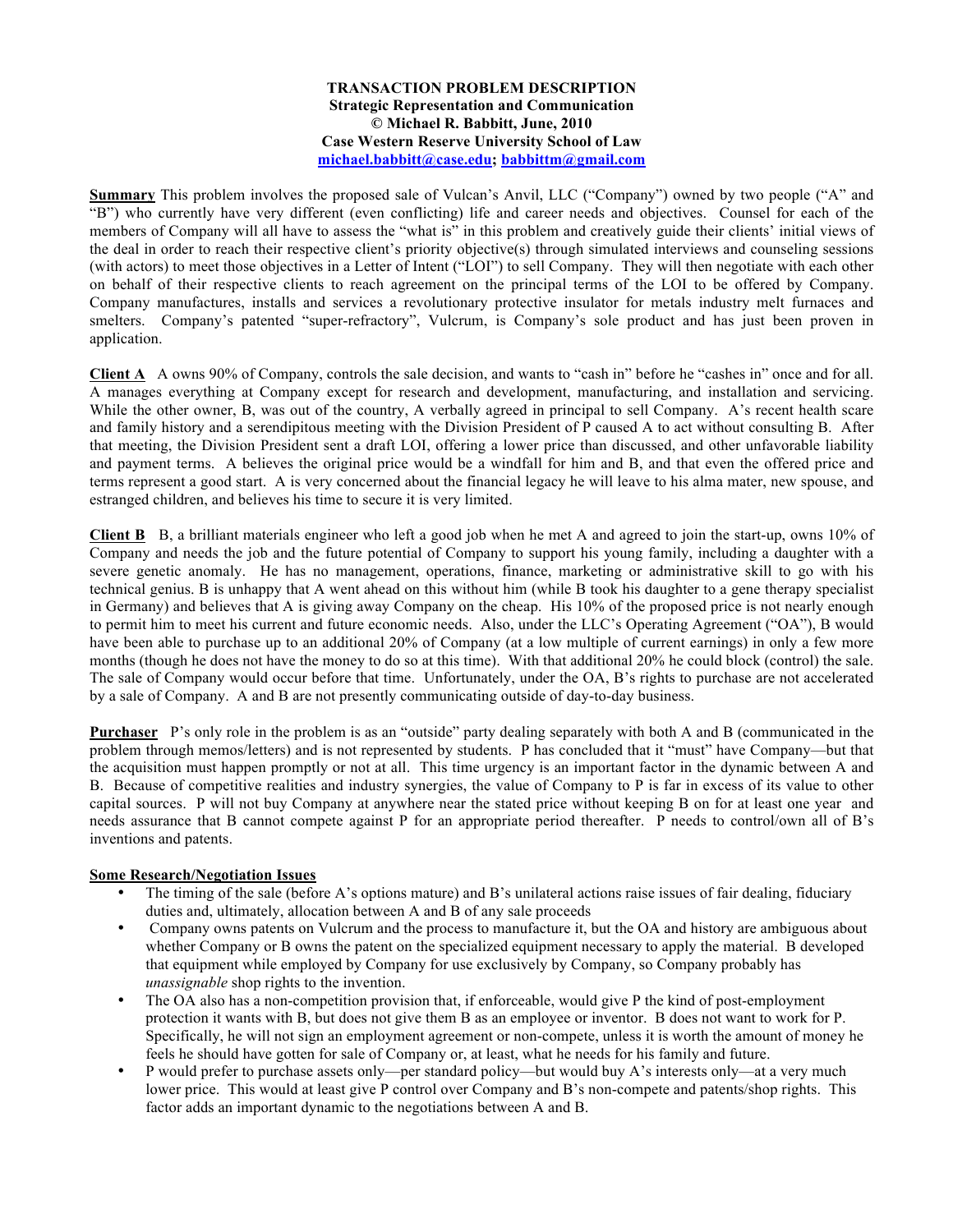# **STRATEGIC REPRESENTATION AND COMMUNICATION TRANSACTION PROBLEM (BABBITT) SEMESTER CLASS PLAN**

| <b>Session</b> | <b>Topics</b>                                                                                                                           | <b>Interactions</b>                                                                                                      | Learning                                                                                                                                                                                                                                                                 |
|----------------|-----------------------------------------------------------------------------------------------------------------------------------------|--------------------------------------------------------------------------------------------------------------------------|--------------------------------------------------------------------------------------------------------------------------------------------------------------------------------------------------------------------------------------------------------------------------|
| 1              | Course overview and sign-<br>up for all sessions;<br>interview goals-learning<br>facts, interests and<br>objectives                     | Introductions; discussion<br>of expectations and<br>objectives for the course;<br>student concerns                       | Understanding the course, its objectives<br>and deliverables, and the students'<br>expectations and concerns; the<br>"intentional" practice of law; appreciating<br>the importance of serving the client's<br>interests and objectives.                                  |
| $\overline{2}$ | Interview technique; letter<br>to confirm retention and<br>other matters; fee and<br>retention ethical<br>considerations                | Interview demo and<br>comments; interview<br>experiences                                                                 | Appreciating: (1) the goals and structure of<br>the interview; $(2)$ the client's perspective;<br>(3) the "funnel" approach to questions; and<br>(4) open-minded curiosity. Understanding<br>the practical and ethical need for, and<br>contents of, a retention letter. |
| $\overline{3}$ | Problem related questions;<br>planning the interview;<br>written interview plan and<br>self-evaluation memo                             | Collaboration to<br>synthesize/plan interview<br>topics (also possible<br>research questions)                            | Coherent approach to planning the<br>interview; clarity about topics to be<br>explored with client; appreciating the<br>value of collaboration; understanding the<br>interview plan and self-evaluation.                                                                 |
| $4-9$          | Interview sessions                                                                                                                      | Client                                                                                                                   | Interviewing experience                                                                                                                                                                                                                                                  |
| 10             | Research to be done;<br>"client-centered" practice;<br>counseling approach                                                              | Collaboration on topics to<br>be researched; shared<br>thoughts about preferred<br>relationship with client              | Clarity about the topics to be researched<br>and about choices one makes regarding the<br>nature of the attorney- client relationship.                                                                                                                                   |
| 11             | Creating solutions;<br>transactional risk allocation<br>tools; research<br>memorandum                                                   | Collaboration on<br>transactional risk<br>allocation in this case;<br>discussion of research<br>memorandum               | Appreciating blocks to creative solutions<br>and creating solutions to meet interests;<br>understanding the potential tools to<br>allocate transactional risk; understanding<br>the assigned memorandum.                                                                 |
| $12 - 13$      | No class                                                                                                                                |                                                                                                                          | Memo research and preparation                                                                                                                                                                                                                                            |
| 14             | Research outcomes and<br>client/transaction impact;<br>evaluating solutions;<br>contacting opposing<br>counsel                          | Collaboration on research<br>outcomes; collaboration<br>on counsel contact                                               | Clarity on research outcomes; appreciating<br>the connection between counseling and<br>negotiation goals; strategies for <i>initial</i><br>contact with opposing counsel.                                                                                                |
| 15             | Counseling approach;<br>planning counseling;<br>written counseling plan and<br>self-evaluation; confirming<br>authority with the client | Counseling demo and<br>comments; collaboration<br>to plan counseling;<br>discussion of counseling<br>written assignments | Appreciating goals and structure of the<br>counseling session; understanding the<br>counseling plan and self-evaluation;<br>appreciating both practical and ethical<br>need for, and contents of, <i>client authority</i><br>confirmation letter.                        |
| $16 - 20$      | Counseling sessions                                                                                                                     | Client                                                                                                                   | <b>Counseling experience</b>                                                                                                                                                                                                                                             |
| 21             | Negotiation elements,<br>styles and tactics; written<br>negotiation plan and<br>assessment; ADR                                         | Negotiation-<br>communication<br>experiences; collaboration<br>on negotiation planning                                   | Increased understanding of dynamics of<br>negotiation, including "difficult"<br>negotiators; understanding the <i>negotiation</i><br>plan and assessment and some alternative<br>disputes resolution methods.                                                            |
| 22             | Negotiating strategy,<br>planning and evaluation                                                                                        | Negotiation experience;<br>collaboration to plan<br>negotiation                                                          | Increased understanding of and comfort<br>with the dynamics of negotiation.                                                                                                                                                                                              |
| $23 - 26$      | Negotiation sessions                                                                                                                    | Opposing counsel                                                                                                         | <b>Negotiating experience</b>                                                                                                                                                                                                                                            |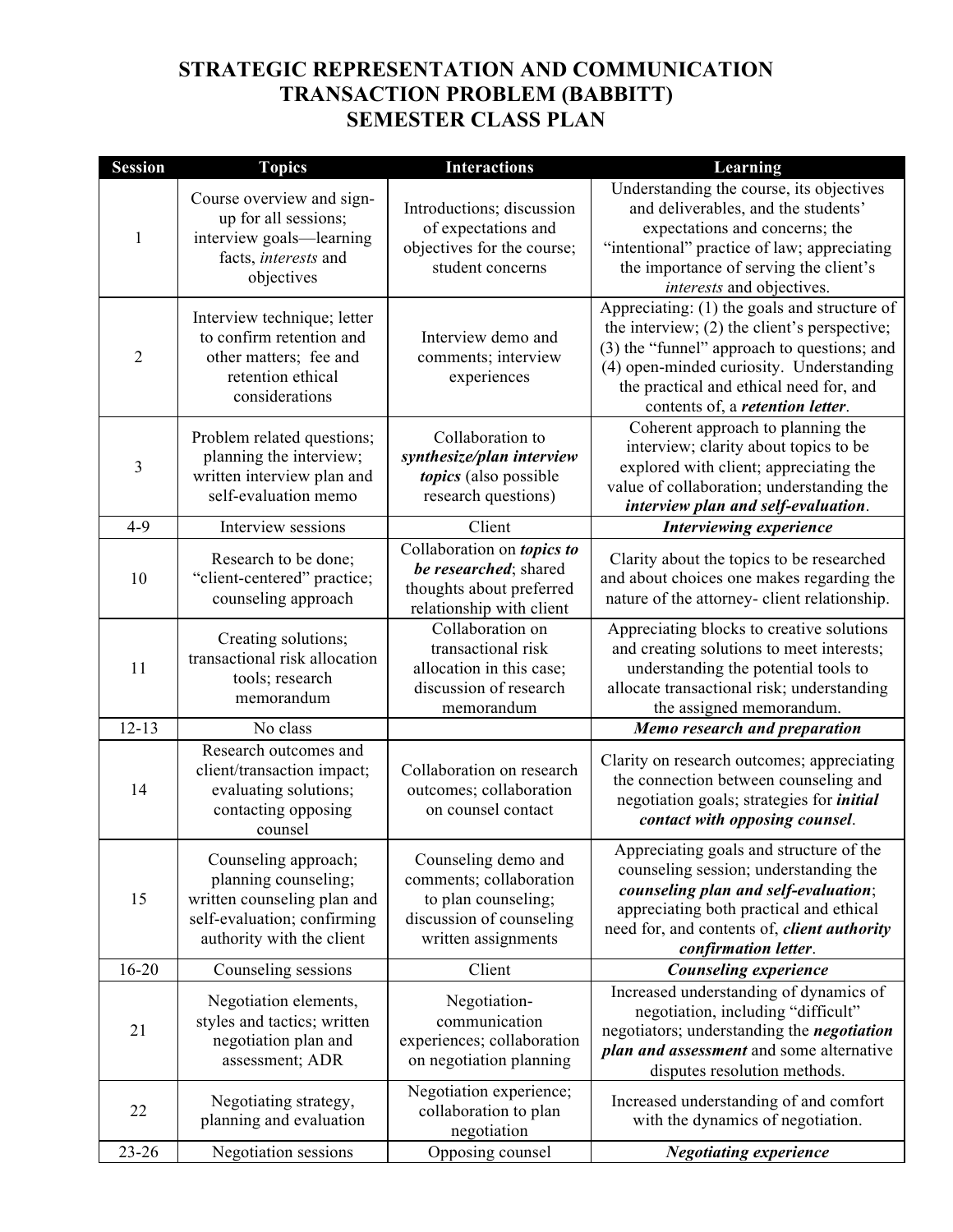#### **Strategic Representation and Communication Case)Western)Reserve)University)School)of)Law David)M.)Benjamin Criminal Litigation Section Spring)2010 Class)Problem**

On January 4, 2010, Mark Everright successfully concluded a week long jury trial of the eminent domain claim of his client, Pat Klyde. Mrs. Klyde, who owns the oldest home in Casual County's Village of Hayseedville built by a member of the Village-founding Hayseed family, had a portion of her back yard taken by the Village for expansion of its sewer plant. Mrs. Klyde refused the Village purchase offer of Twenty-Five Thousand Dollars (\$25,000.00) for her property and pursued the matter to jury trial, where she was awarded One Hundred Twenty-Five Thousand Dollars (\$125,000.00). Ecstatic at his client's result, Everright, Klyde's 57 year old attorney with a spotless criminal record, retreated to the Barrister's Inn across from the Casual County courthouse for lunch. Everright spent the balance of the day at the Barrister's Inn, a regular meeting place for him and many of his fellow attorneys after most work days.

On this day, Everright, a sole practitioner his entire career, a career largely devoted to successfully trying a wide variety of cases on his clients' behalf, spent the afternoon drinking and regaling all who would listen about his current client's eminent domain trial success. As the business day ended, Everright was joined by several of his friends, and the pandemonium continued. The group stayed for dinner, with Everright washing down his Steak Poivre with a bottle of Merlot, topping that off with some after dinner drinks. Finally, after his friends had departed, Everright left the Barrister's Inn, slid behind the wheel of his 1996 Silver Mercedes C280 convertible, at about 9:15 p. m. heading North toward his Borealis home, a half hour away.

He reached the intersection of North Prospect and State Rte. 15, intending to turn left on Rte. 15, when he encountered a red light. Once the light turned green, he turned left onto State Rte. 15, behind a slow moving tractor trailer. In a hurry to get home, he went left of center, attempting to get around the truck, and hit the accelerator to get around the truck quickly. As he looked up, he saw a Ford F-150 truck, driven by Owen D. Mend, heading straight at him. While he slammed on the brakes, he hit the truck head on, hitting his head against the windshield, knocking him unconscious. He was transported to the nearby Casual County Hospital, and admitted, regaining consciousness at approximately 1:45 a. m., to learn, among other things, that his blood had been withdrawn at approximately 1:00 am. Mend, the driver of the other vehicle, was transported to the same hospital, where he was treated and released.

As a result of these circumstances, Everright was charged with the following crimes: Aggravated Vehicular Assault (F-1), Vehicular Assault (F-3), OVI (M-1) Reckless Operation (Minor Misdemeanor) and Left of Center (Minor Misdemeanor). He has requested that your firm represent him in these matters.

I have omitted my class schedule as it is substantially the same as my colleagues.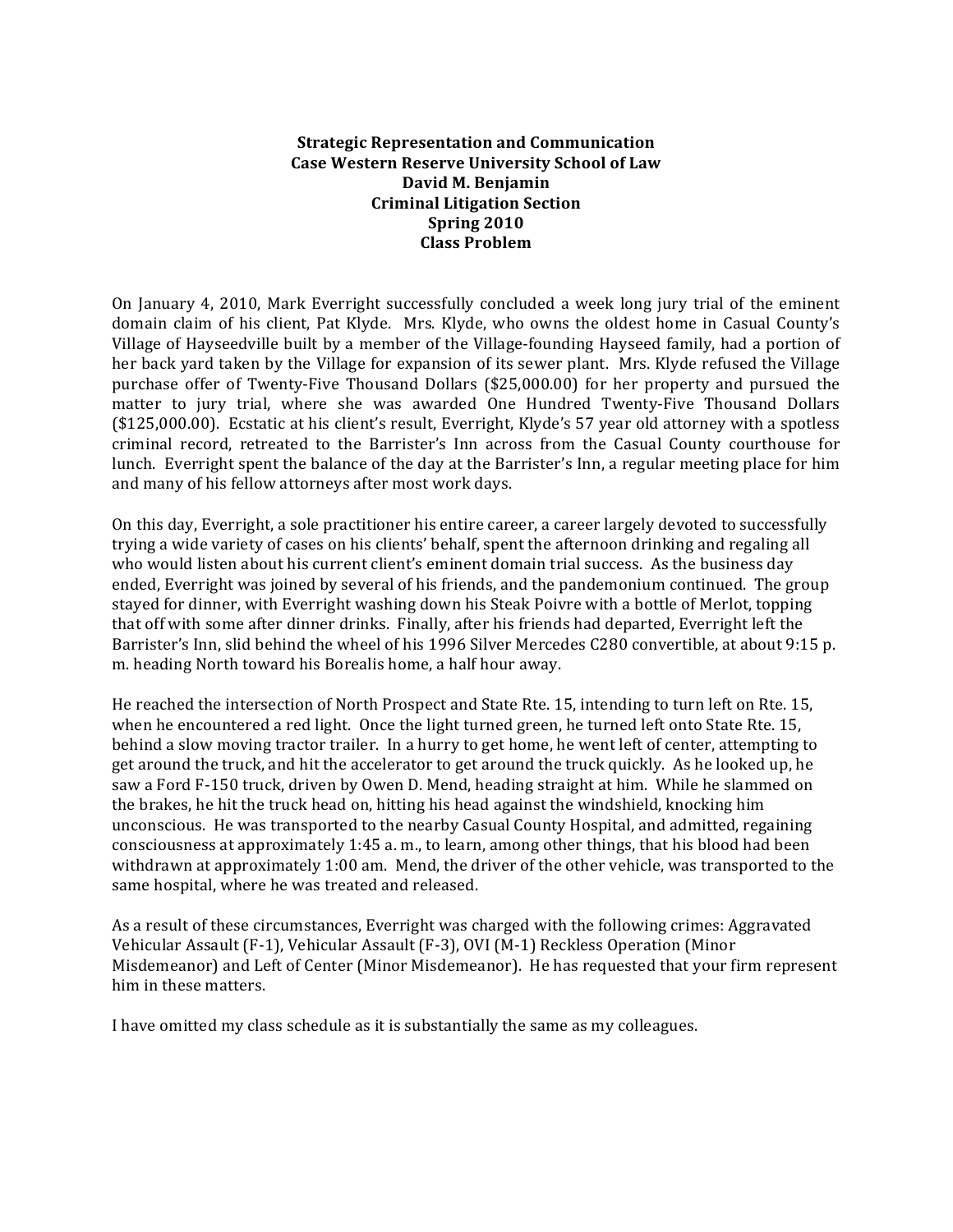## **STRATEGIC REPRESENTATION & COMMUNICATION SPRING 2010 – PROFESSOR JEAN MCQUILLAN INTERVIEW EVALUATION**

Studient and a studient control of the Date: Let us a studient control of the studient control of the studient  $\sum_{i=1}^n$ 

|                                                                           | <b>Comments</b> |
|---------------------------------------------------------------------------|-----------------|
| <b>I. PREPARATION/ORGANIZATION</b>                                        |                 |
| Your interview plan considered the information available about the        |                 |
| client and anticipated and prepared for likely areas of factual and legal |                 |
| inquiry.                                                                  |                 |
| You were well organized but flexible in performance – you used your       |                 |
| interview plan as a guide but were able to deal effectively with any      |                 |
| unexpected information                                                    |                 |
| If appropriate, you obtained and/or used written material that was        |                 |
| relevant to your client's situation                                       |                 |
| Before concluding you explained what your client should expect to         |                 |
| happen next and covered any follow-up contact                             |                 |
| <b>II. PROFESSIONAL ROLE</b>                                              |                 |
| You demonstrated respect, interest and avoided inappropriate              |                 |
| judgment of your client or the situation                                  |                 |
| You responded appropriately to any questions or concerns from your        |                 |
| client                                                                    |                 |
| You clearly explained the fee arrangements for this representation        |                 |
| <b>III. ASCERTAINING FACTS</b>                                            |                 |
| You used open-ended or non-directive questions to learn about the         |                 |
| situation from your client.                                               |                 |
| You listened, avoided assumptions and followed-up to understand, to       |                 |
| fill in details and/or to confirm important issues or facts               |                 |
| You considered the evidentiary quality of information from your client    |                 |
| and/or sought other sources to fill gaps.                                 |                 |
| IV. SEEKING CAUSES, INTERESTS & GOALS                                     |                 |
| You sought to understand why the situation occurred and to gain some      |                 |
| understanding about your client's background, demeanor or context         |                 |
| You sought to identify and understand your client's goals and interests   |                 |
| You sought to identify and understand any non-legal concerns (such as     |                 |
| finances, reputation, relationships, moral values, business values etc.)  |                 |
| <b>SCORE</b> (15 points possible)                                         |                 |

 $\mathcal{L}_\mathcal{L} = \mathcal{L}_\mathcal{L} = \mathcal{L}_\mathcal{L} = \mathcal{L}_\mathcal{L} = \mathcal{L}_\mathcal{L} = \mathcal{L}_\mathcal{L} = \mathcal{L}_\mathcal{L} = \mathcal{L}_\mathcal{L} = \mathcal{L}_\mathcal{L} = \mathcal{L}_\mathcal{L} = \mathcal{L}_\mathcal{L} = \mathcal{L}_\mathcal{L} = \mathcal{L}_\mathcal{L} = \mathcal{L}_\mathcal{L} = \mathcal{L}_\mathcal{L} = \mathcal{L}_\mathcal{L} = \mathcal{L}_\mathcal{L}$ 

 $\mathcal{L}_\mathcal{L} = \mathcal{L}_\mathcal{L} = \mathcal{L}_\mathcal{L} = \mathcal{L}_\mathcal{L} = \mathcal{L}_\mathcal{L} = \mathcal{L}_\mathcal{L} = \mathcal{L}_\mathcal{L} = \mathcal{L}_\mathcal{L} = \mathcal{L}_\mathcal{L} = \mathcal{L}_\mathcal{L} = \mathcal{L}_\mathcal{L} = \mathcal{L}_\mathcal{L} = \mathcal{L}_\mathcal{L} = \mathcal{L}_\mathcal{L} = \mathcal{L}_\mathcal{L} = \mathcal{L}_\mathcal{L} = \mathcal{L}_\mathcal{L}$ 

COMMENTS:\_\_\_\_\_\_\_\_\_\_\_\_\_\_\_\_\_\_\_\_\_\_\_\_\_\_\_\_\_\_\_\_\_\_\_\_\_\_\_\_\_\_\_\_\_\_\_\_\_\_\_\_\_\_\_\_\_\_\_\_\_\_\_\_\_\_\_\_\_\_\_\_\_\_\_\_\_\_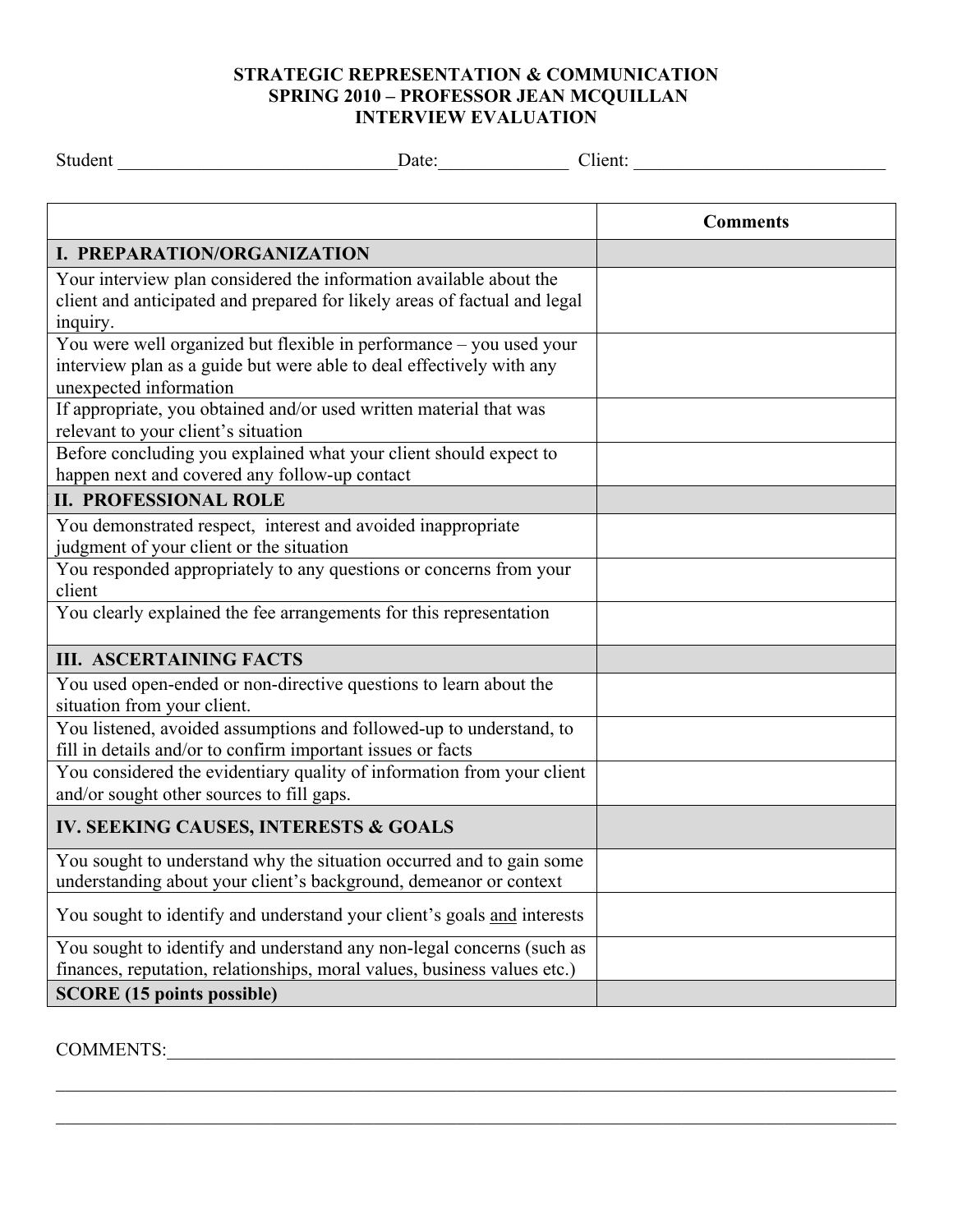#### **STRATEGIC REPRESENTATION & COMMUNICATION SPRING 2010 – PROFESSOR JEAN MCQUILLAN COUNSELING EVALUATION**

| Student:                                                                                                                              | Client: | Date: |
|---------------------------------------------------------------------------------------------------------------------------------------|---------|-------|
|                                                                                                                                       |         |       |
|                                                                                                                                       |         |       |
| I. PREPARATION/ORGANIZATION (5 points)                                                                                                |         |       |
| Your counseling plan showed mastery of the information                                                                                |         |       |
| available, identified areas of discussion and how to present                                                                          |         |       |
| sensitive, uncertain or controversial topics.                                                                                         |         |       |
| You were well organized but flexible in performance - you used<br>your plan as a guide but were responsive to your client's reactions |         |       |
| and needs including whether any written material or visual aids                                                                       |         |       |
| were helpful to your client.                                                                                                          |         |       |
| Before concluding, you explained what your client should expect                                                                       |         |       |
| to happen next and covered any follow-up contact.                                                                                     |         |       |
| II. ASSESSMENT OF SITUATION (5 points)                                                                                                |         |       |
| You reviewed the facts known, goals and interests with your                                                                           |         |       |
| client, as appropriate, for clarification, update or confirmation.                                                                    |         |       |
| You assessed the merits and risks of your legal position in clear,                                                                    |         |       |
| simple and understandable terms adapted to your client's level of                                                                     |         |       |
| sophistication and understanding as well as your client's interest                                                                    |         |       |
| and need to know.<br>You faced any difficult and unfavorable facts with honesty and                                                   |         |       |
| integrity. You demonstrated a balance between empathy and                                                                             |         |       |
| objectivity.                                                                                                                          |         |       |
| III. CREATION AND EVALUATION OF OPTIONS (5 pts)                                                                                       |         |       |
| You collaborated about options: asked your client for input, shared                                                                   |         |       |
| your ideas as appropriate and created a list of workable options.                                                                     |         |       |
| You discussed how the workable/viable options may satisfy the                                                                         |         |       |
| interests and goals of your client and conveyed the relevant,                                                                         |         |       |
| important consequences of the workable options $-e.g. cost, time,$<br>risk, results, effects.                                         |         |       |
| You addressed, as necessary, any risk and uncertainty of the                                                                          |         |       |
| workable options in ways that were helpful to your client's                                                                           |         |       |
| decisions and adapted to your client's tolerance for risk.                                                                            |         |       |
| IV. OBTAINING AUTHORITY AND DECISIONMAKING                                                                                            |         |       |
| (5 points)                                                                                                                            |         |       |
| You explained your client's role in making decisions and how                                                                          |         |       |
| negotiation works. You explained your obligation and                                                                                  |         |       |
| commitment to act in your client's best interest in reaching a<br>solution to their problem.                                          |         |       |
| When you provided your advice about any decision you clearly                                                                          |         |       |
| described the basis for that advice and how it related to your                                                                        |         |       |
| client's best interests. You balanced your opinion with respect for                                                                   |         |       |
| your client's ultimate decision.                                                                                                      |         |       |
| You successfully obtained clear and understandable authority from                                                                     |         |       |
| your client to negotiate on their behalf whether about money or                                                                       |         |       |
| about other issues that may be part of a negotiated agreement.                                                                        |         |       |
| <b>SCORE</b>                                                                                                                          |         |       |
|                                                                                                                                       |         |       |

 $\mathcal{L}_\text{max}$  $\mathcal{L}_\text{max}$ 

COMMENTS: \_\_\_\_\_\_\_\_\_\_\_\_\_\_\_\_\_\_\_\_\_\_\_\_\_\_\_\_\_\_\_\_\_\_\_\_\_\_\_\_\_\_\_\_\_\_\_\_\_\_\_\_\_\_\_\_\_\_\_\_\_\_\_\_\_\_\_\_\_\_\_\_\_\_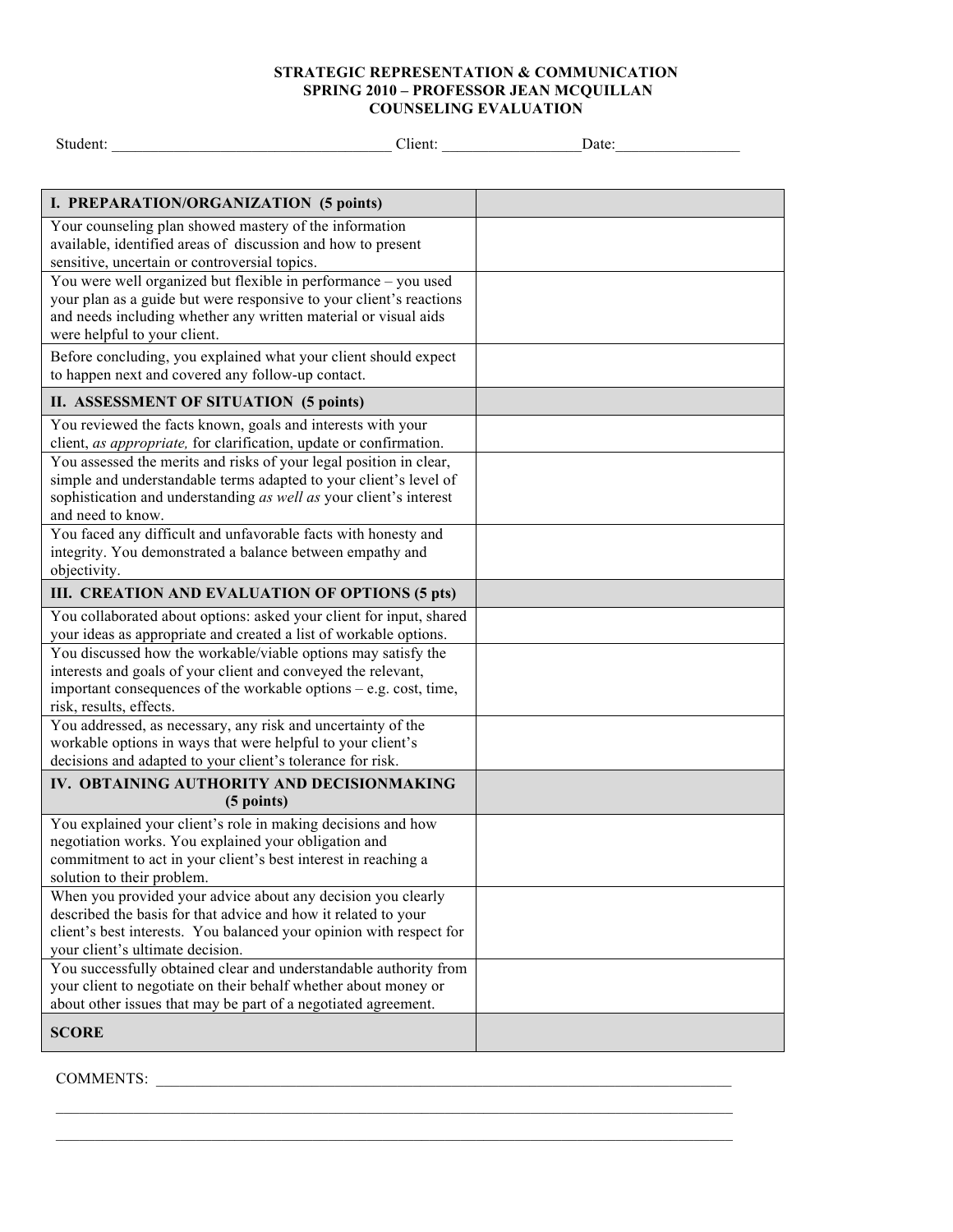## **STRATEGIC REPRESENTATION & COMMUNICATION SPRING 2010 PROFESSOR JEAN MCQUILLAN NEGOTIATION EVALUATION**

| Student's Name: Date: Date:                                                                                                                                                                         |                 |
|-----------------------------------------------------------------------------------------------------------------------------------------------------------------------------------------------------|-----------------|
| <b>Negotiation Performance</b>                                                                                                                                                                      | <b>Comments</b> |
| You effectively asked questions and gathered<br>information to inform your negotiation strategy. You<br>protected information about your client and their<br>situation when appropriate. (2)        |                 |
| You adopted an overall approach (style) and adjusted it<br>as necessary in response to your opponent's approach<br>and/or to any difficult situations. (2)                                          |                 |
| You used more than one type of persuasive approach.<br>You avoided unjustified positions and effectively<br>offered explanations or reasons for concessions or<br>changes of position you made. (3) |                 |
| You actively sought to meet and exceed your client's<br>expectations while acting within the limits of the<br>authority given by your client. (2)                                                   |                 |
| <b>SCORE (9 points)</b>                                                                                                                                                                             |                 |

## COMMENTS: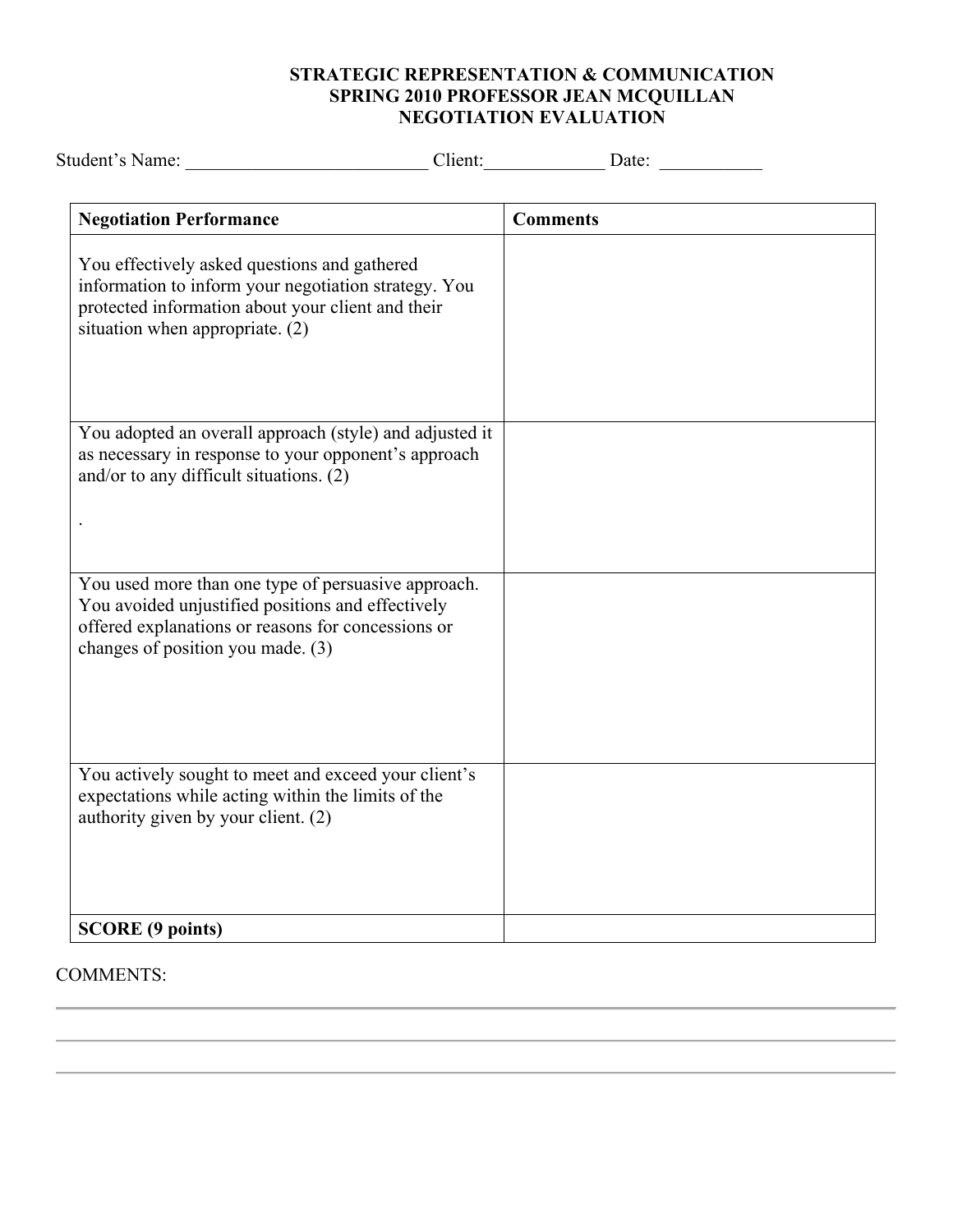# Strategic Representation and Communication

## Competencies for the "lawyer as Advocate" Phase

Michael R. Babbitt Adjunct Professor of Law<br>Case Western Reserve University<br>School of Law<br>330.620.4028 michael.babbitt&case.edu

 $\overline{a}$ 

#### STRATEGIC REPRESENTATION AND COMMUNICATION

ill Planning the end from the beginning-the strategy of "reverse engineering"

ill Gettfng to Yes, Fisher, Ury and Patton

• Handout-UltimatumGame

 $\circ$  Like "Silent Negotiation," it illustrates the impact that the inability 10 communicate (negotiate) can have on the outcome

### STRATEGIC REPRESENTATION AND COMMUNICATION

 $\circledcirc$  Demonstrate the ability to work within the authority granted by the client.

• Collaborative practice

• Opposing counsel contact (transaction problem) The "walk North" problem

• Negotiation experience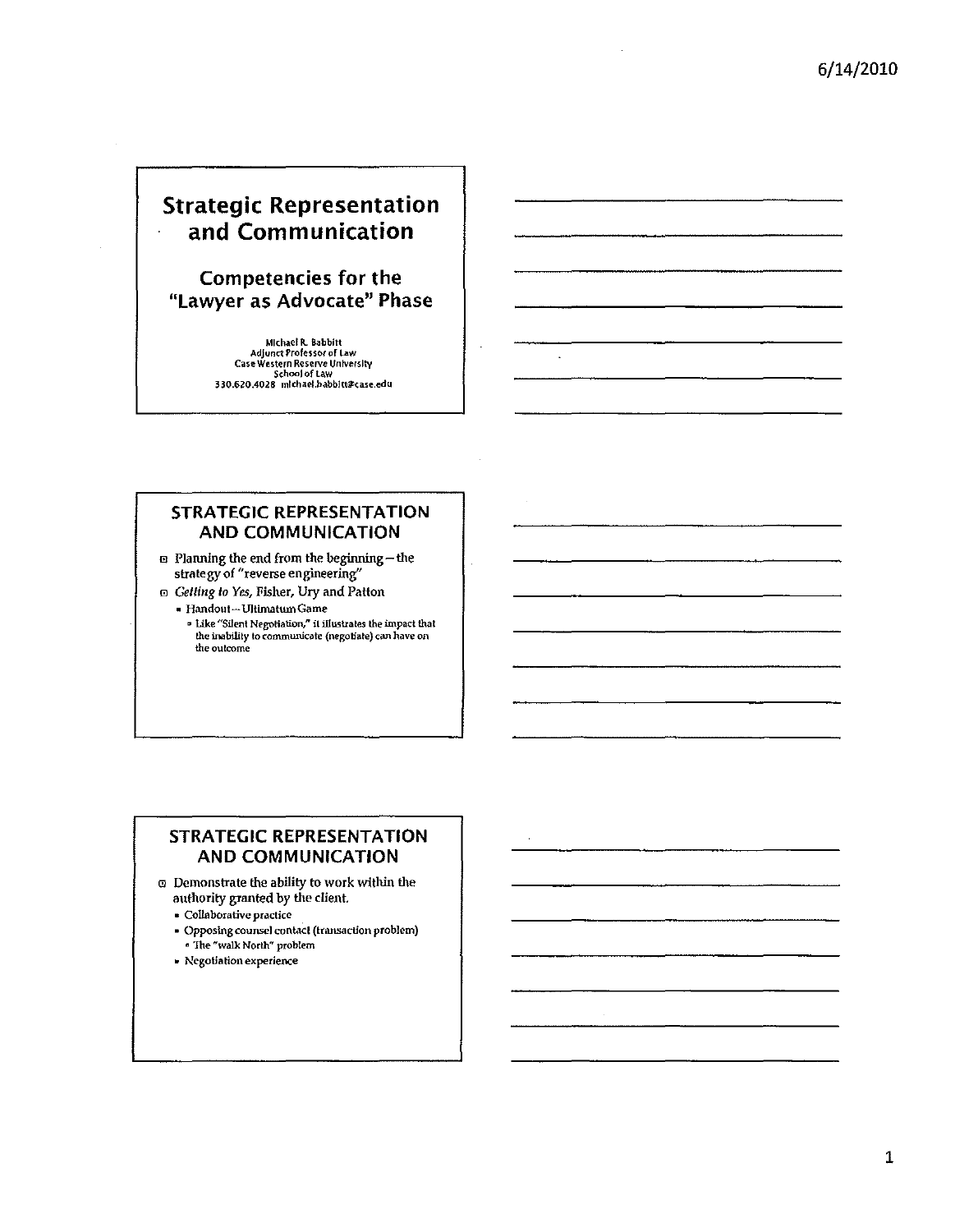## **STRATEGIC REPRESENTATION** AND COMMUNICATION

**D** Learn to develop a client story or narrative as a persuasive technique in advocacy.

- Collaboration/practice within the problem

## · Class exercise-The "Hollywood Setup"

#### STRATEGIC REPRESENTATION **AND COMMUNICATION**

- @ Class exercise-The "Hollywood Setup"
	- » Who are the defendant and plaintiff?
	-
	- What is the cause of action?<br>• Who is the "good guy" in this story and why?<br>• Did that change for you when you learned who the plaintiff is?<br>• Does that explain the need for a "hyperbolic" story for the<br>plaintiff in this
	- · Takeaways:
	- · Be creative (even a little outrageous) to be persuasive A story "based" on the bouldgebust in the persuasive<br>• A story "based" on the facts, sets a frame and framework more<br>powerfully than facts alone
	-
	- . A good slory can even stand the "truth" on its head . The impact of even the best story is undercut by bad grammar

#### **STRATEGIC REPRESENTATION AND COMMUNICATION**

<sup>D</sup> Present the client's most favorable factual and legal position, in writing, as part of the negotiation process.

Demand letter (civil dispute problem)

 $\cdot$ 

• Negotiation plan (criminal and transaction problems)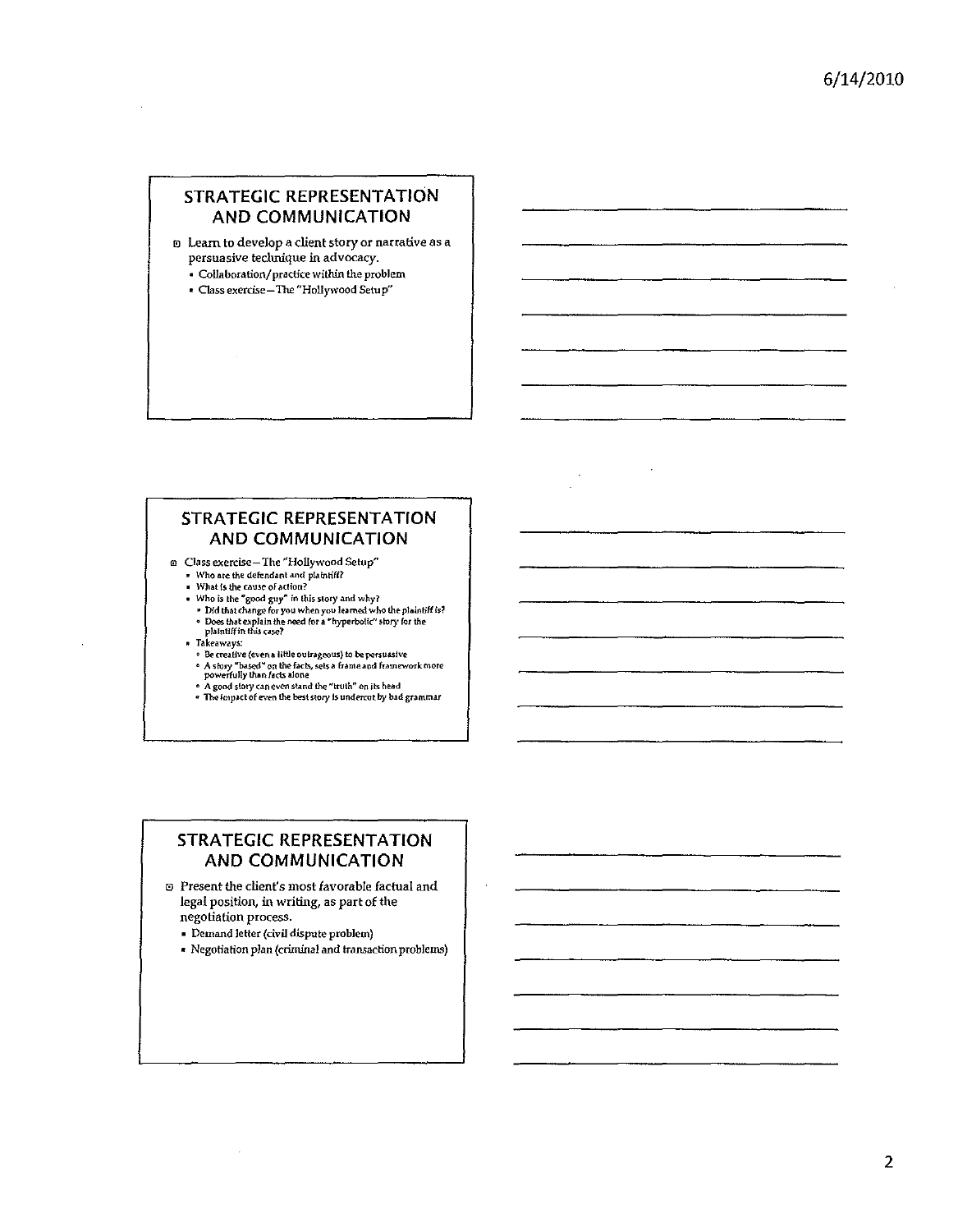$\sim$ 

## STRATEGIC REPRESENTATION AND COMMUNICATION

ច Understand, prepare and appropriately use several types of persuasive approaches in a negotiation.

- Negotiation plan and negotiation experience
- " Types (Bastress & Harbaugh, Craver)
	- <sup>a</sup> Argument
	- .. Appeal
	- a Threat
	- " Promise

 $\ddot{\phantom{a}}$ 

- " Ridicule and Humor " Silence
- " Patience/persistence

#### STRATEGIC REPRESENTATION AND COMMUNICATION

ID Anticipate the opponent's positions and approaches and plan responses, including appropriate use of concessions in a negotiation.

- Collaborative practice based on the problem
- Negotiation experience

### STRATEGIC REPRESENTATION AND COMMUNICATION

[!] Understand and abide by the ethical rules that govern a legal professional in a negotiation.

- " Olent involvement and prerogative
- " Sharing (or not) of information
- What is and what is not prevarication in a negotiation?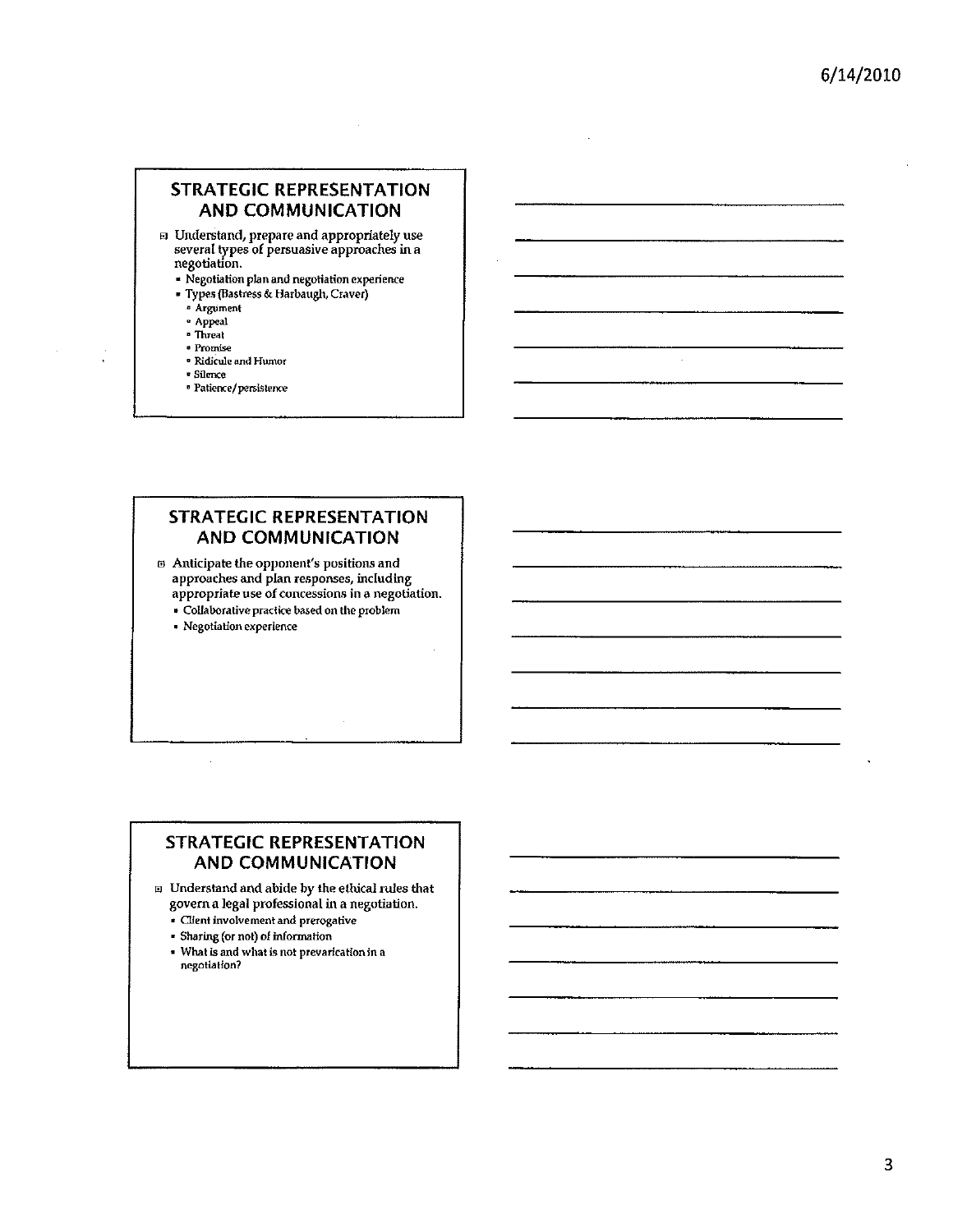### STRATEGIC REPRESENTATION AND COMMUNICATION

o What is and what is not prevarication in a negotiation?

- Class discussion. *e.g.;* if NOT TRUE, consider the following:
	- " "My client told me five minutes before we met that he<br>could not raise the funds to go that high." or "We can't<br>go above that amount."
	- "We believe the Operating Agreement pages were<br>switched in my client's copy after she signed this to<br>include a non-compete." or "My client never discussed<br>this, does not recall ever seeing it in the document, and,<br>frankly,
- Handout-Questions About Threats and Bluffs

#### STRATEGIC REPRESENTATION AND COMMUNICATION

EI Be able to objectively evaluate their interview, counseling and negoliation performances and identify strategies for future improvement.

- Except for the negotiation experience, these are completed after viewing their own tape and that of at least one of their colleagues
- "Keep or change" analysis
- Required, but ungraded (except as to ef(orl)
- Returned with Professor's comments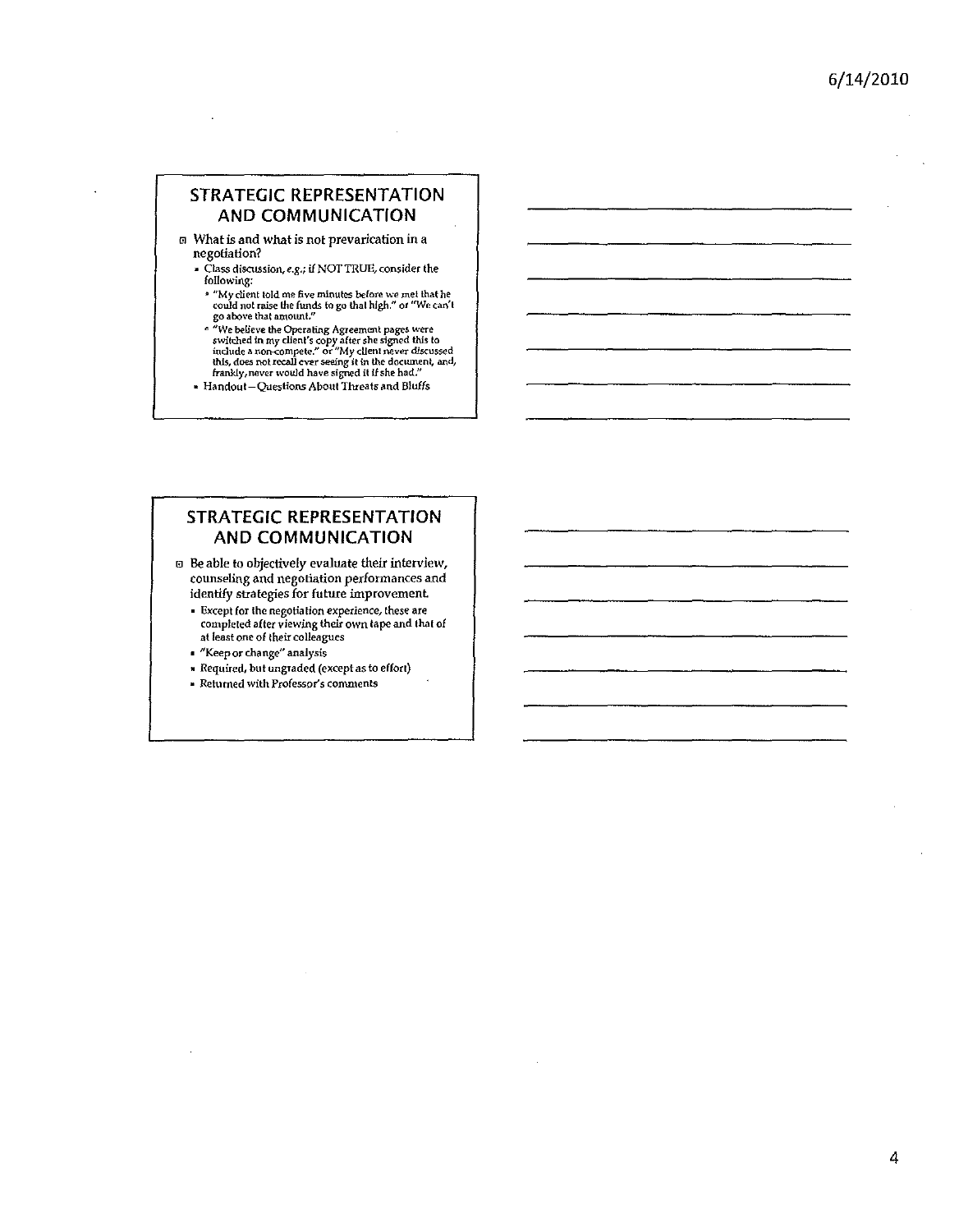## ULTIMATUM GAME

Assume that I will give you \$100 to divide with another designated person. You will be matched with that person by a random process and neither of you will ever be told the name of the other person. You are to make a written offer to divide the  $$100$  so much for you and so much for the offeree. If the offeree agrees to your proposal, the money will be divided in that way. If the offeree rejects your proposal, you will have to return the money to me and neither of you will get anything. The offeree will be given the same information about the ruies of the game.

What offer would you make?

for you

for the offeree

If you were the offeree in this game, what is the lowest share of the \$1 00 that you would accept. That is, at what point would you say that the amount you are to receive is solow that you would refuse to deal at all and , take nothing rather than take a lower share.

,I

lowest acceptable offer

I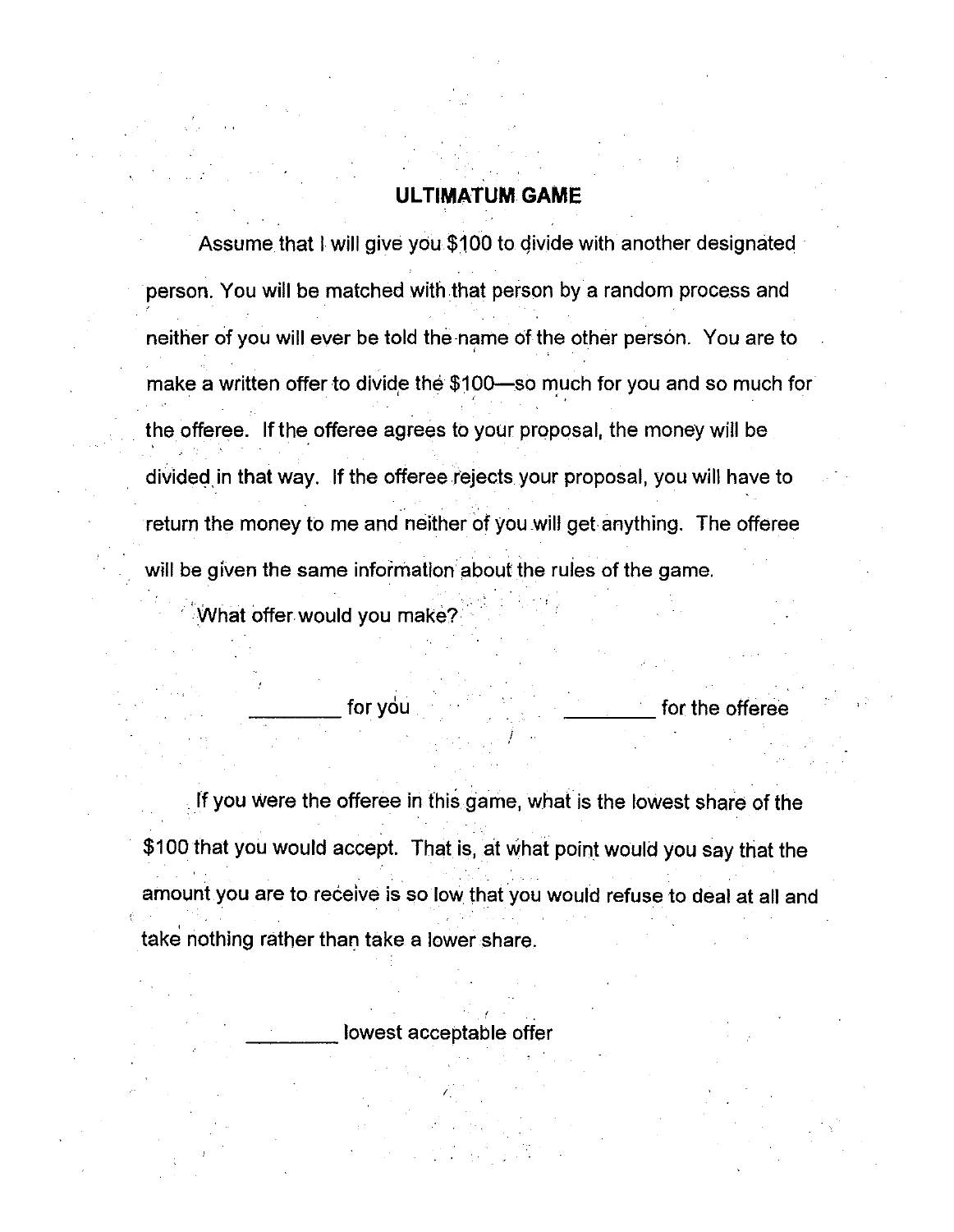**INTRODUCTION** 23 24 The stmy is a classic Hollywood set-up only a screenwriter could imagine. A young 25 . businessman, with nO baclcgronnd in acconnting or law, nat yet the age of 30, with a business 26 busting at the seams and blooming explosively, publicly controversial for his First Amendment 27 protected business; a certified public accountant from one ofthe country's elite schools, with the  $\mathscr{V} = 2$ 3 east coast pedigree and recommended by one of the world's leading accounting firms; and an 4 IRS boimty program that invites accountants to find a client, retain a client, and then oversee 5 million dollar tax mistalees undisclosed to the client, then, quietly leave the company, wait about 6 a year, and report the tax mistalces, again without telling the client ofthe mistakes, in order to 7 split the profit with the IRS from the taxes, penalties and interest now due from the accounting 8 mistakes, while the IRS tries to place the publicly controversial young businessman in prison for 9 the purported accounting mistakes overseen by the accountant and the accountant seeks to profit10 II from. The accountant profits immensely, with \$10,000,000 his potential reward, with every 12 mistake he oversees making him as much as millions of dollars in bounty rewards; the IRS 13 profits handsomely, setting up countoversial political figures for potential prosecution, while 14 reaping millions in penalties and interest they would never otherwise receive if the accountant 15 did their job correctly conly the cuent lose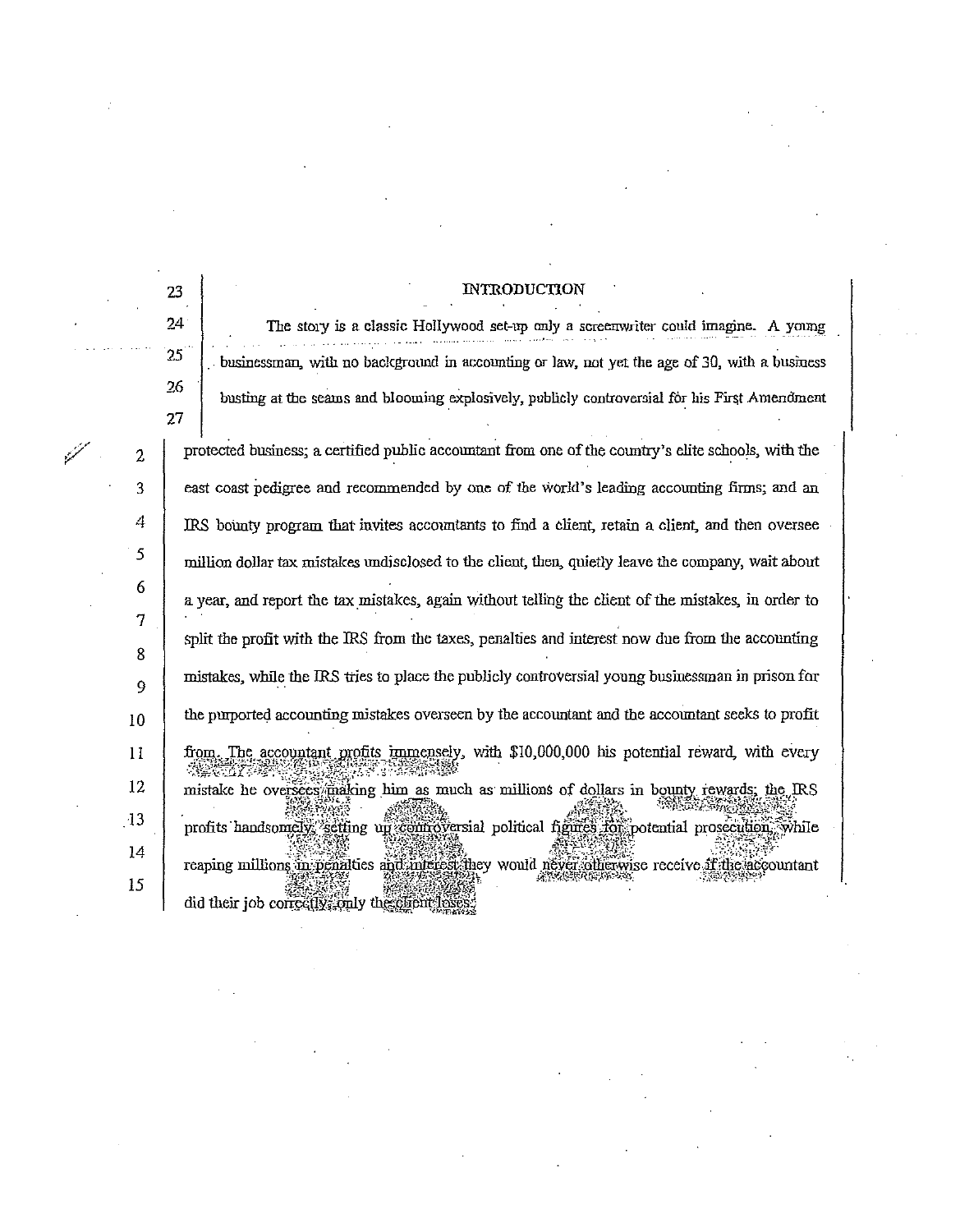#### **QUESTIONS ABOUT THREATS AND BLUFFS**

#### **Embezzlement case:**

- 1. As counsel for a company victimized by an employee embezzler, would you threaten to take the case to the prosecutor unless the employee repaid the money by a certain date? The Contract of the Ves No. The Ves No. No. 1996. 2. As counsel for the company, would you threaten to take the case to the prosecutor unless the employee repaid the money, plus the company's investigative costs, plus your fee? The Most Cost of the Most Cost of the Most Cost of the Most Cost of the Mo 3. As counsel for the company, would you say that you will intervene with your friend the prosecutor to see that he seeks the maximum penalty against the perpetrator unless he repays the money? Yes No **Real estate sale** case: 1. As counsel negotiating the sale of a house for a client, would you say
- that you have an offer from another party to buy the house for \$100,000 if that was untrue? Yes No 2. As counsel for the seller, would you insert a "red herring" issue into the negotiation (e.g., falsely insisting that your client will not include the range, refrigerator, etc. in the deal) in order to drop that issue later for a higher price? No was a set of the set of the set of the set of the set of the set of the set of the set of the set of the set of the set of the set of the set of the set of the set of the set of the set of the set of the s 3. As counsel for the seller, would you say (falsely) that the buyer's
- counsel should "make your best offer now" because I have to get to a meeting with another buyer who is really eager to deal. Yes No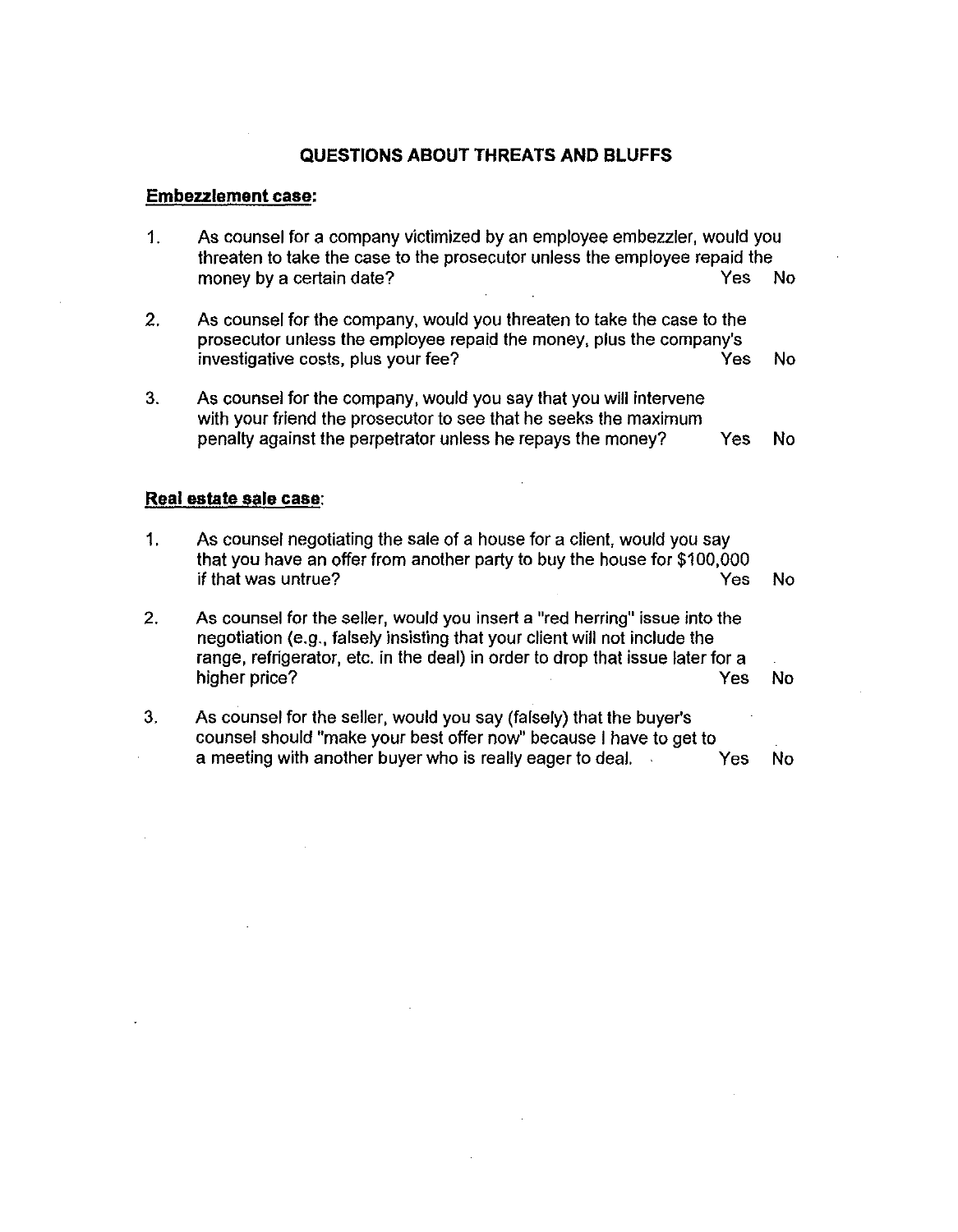#### WASHBURN UNIVERSITY SCHOOL OF LAW, INSTITUTE FOR LAW, TEACHING AND LEARNING (ILTL)

TEACHING REPRESENTATION, STRATEGY AND PROBLEM-SOLVING IN AN INTER-ACTIVE CLASS

> JEANNE M. McQUILLAN DAVID M. BENJAMIN MICHAEL R. BABBITT

CASE WESTERN RESERVE UNIVERSITY SCHOOL OF LAW

# **WASHBURN UNIVERSITY SCHOOL OF LAW, INSTITUTE FOR LAW, TEACHING AND LEARNING (ILTL)**

• My colleagues and I develop a situation, be it a criminal matter, a civil matter, or a transactional situation. Strategic Representation and Communication, a required course for second year students, is a course in which students gain experience in handling client matters by dealing with a simulated "real-life" situation, in which they need to interact with a "client" and handle a matter from intake to ADR resolution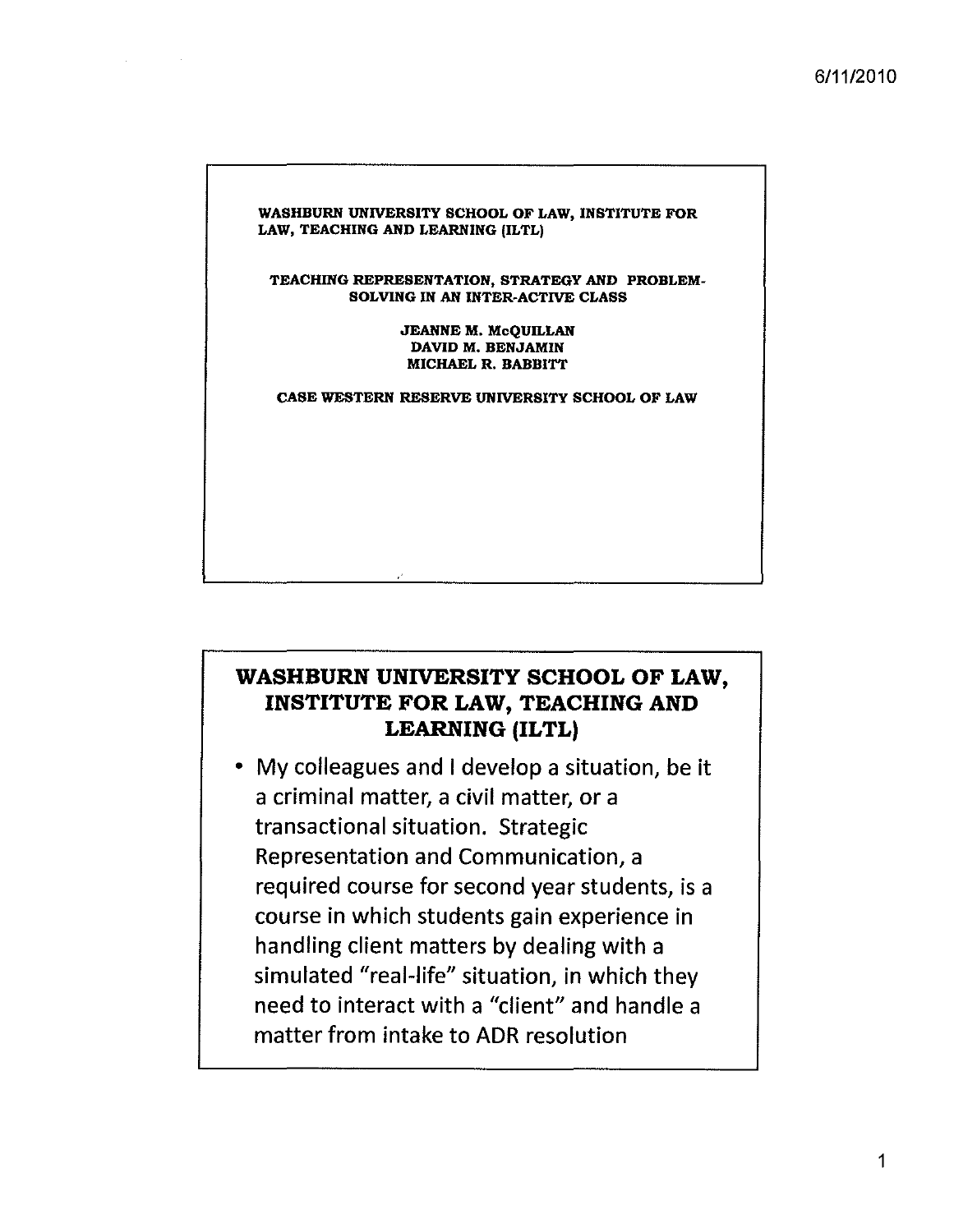# WASHBURN UNIVERSITY SCHOOL OF LAW, **INSTITUTE FOR LAW, TEACHING AND LEARNING (ILTL)**

 $\sim$ 

- Strategic Representation and Communication, a required  $\bullet$ course for second year CWRU Law students, is a course in which students gain experience in handling client matters by dealing with a simulated "real-life" situation, in which they need to interact with a "client" and handle a matter from intake to ADR resolution.
- The students are given a simulated legal matter, developed by my colleagues and I, with attendant factual information, and required to interview the "client", review the factual information, identify the attendant legal issues and prepare a memo on them, and develop a theory about the handling and successful resolution of the matter.

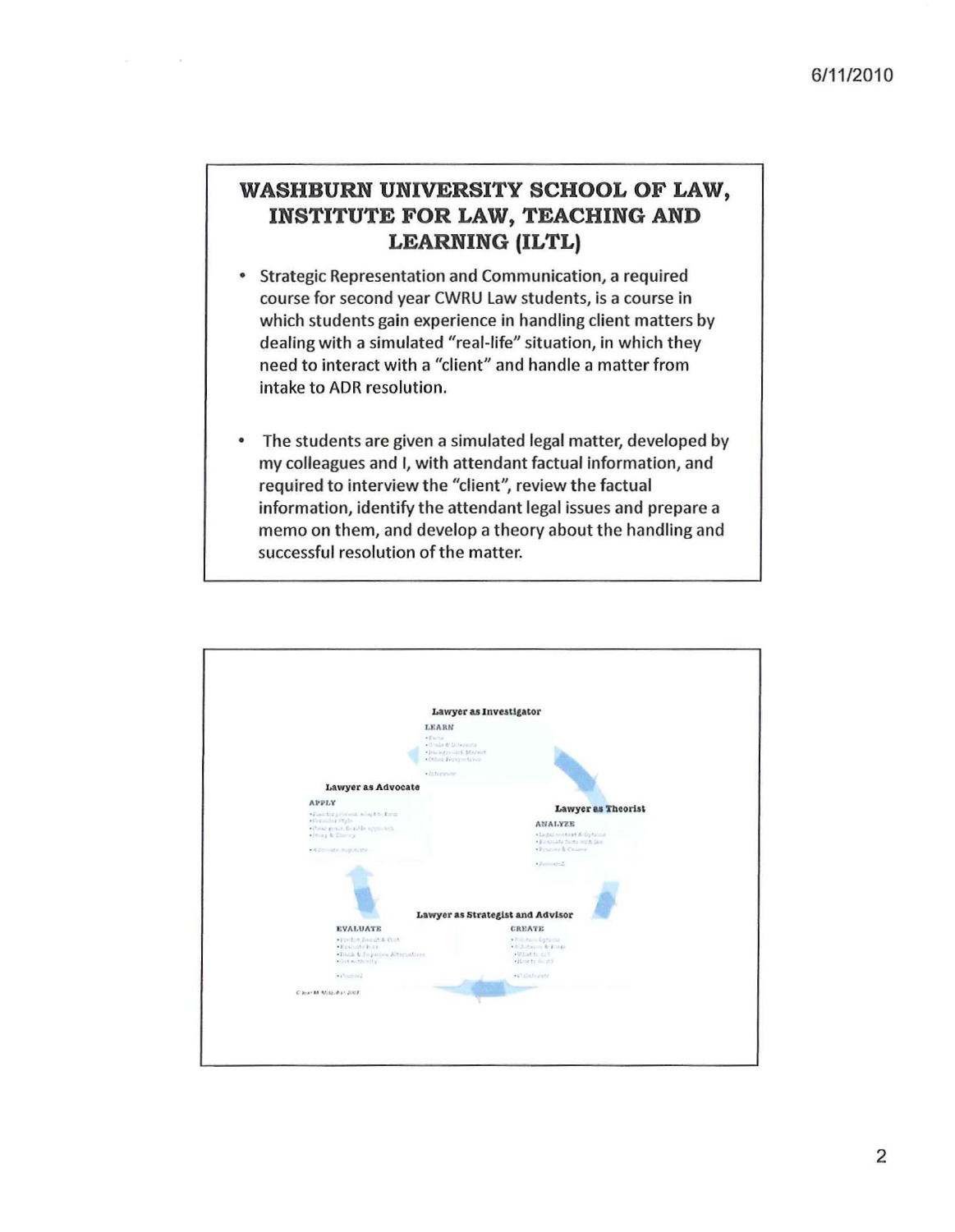# **WASHBURN UNIVERSITY SCHOOL OF LAW, INSTITUTE FOR LAW, TEACHING AND LEARNING (ILTL)**

• The students are divided into two groups or "firms," They represent one of the clients to a matter. In my situation, that is either the Prosecutor or the Defendant. Actors are brought in and supplied a "script." The script sets forth both the facts we wish them to disclose as well as the "difficulties "we wish to develop for the attorney-law students.

•

 $\sim 10^7$ 

# **WASHBURN UNIVERSITY SCHOOL OF LAW, INSTITUTE FOR LAW, TEACHING AND LEARNING (ILTL)** Capital City Municipal Court Casual County, Ohio Ticket No. 7932 • Name: Mark Everright Street: 32 Buttercup lane City, State Borealis, Ohio Zip 49999 license Issued Mo. 04 Yr. 09 Expires Birthdate 2013 State: OH SSN------------------------- D. O. B. Mo. 04 Day 2Z Yr. 52 Race: W Sex: M Eyes: Blue Height: 6 - 04 Weight: 165 Hair: Whi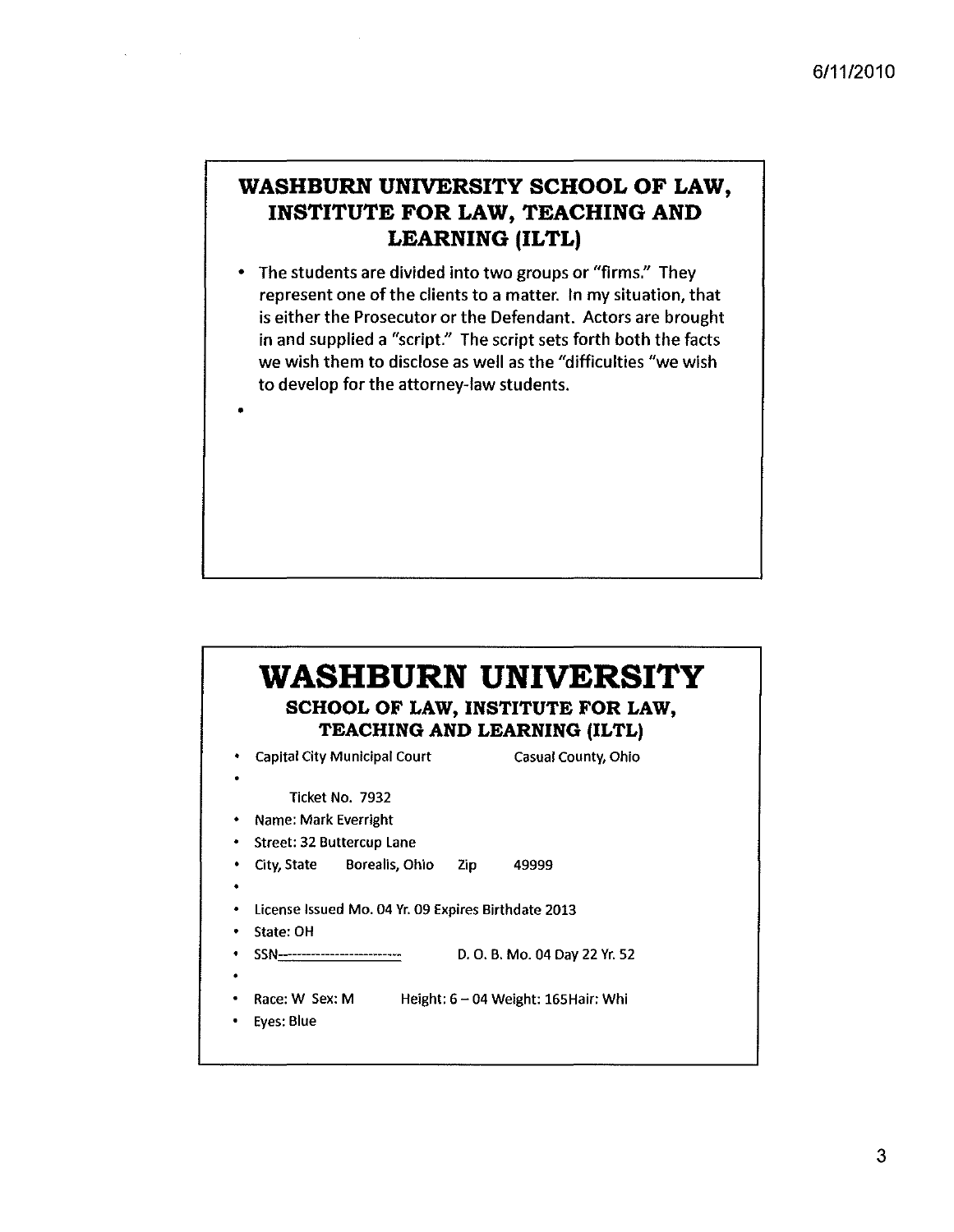| 4511.33 A1 (MM)            |                                               |              |  |
|----------------------------|-----------------------------------------------|--------------|--|
| Pavement<br>Lanes 2        | X Snow                                        | No. of       |  |
| <b>Visibility</b>          | X Night                                       |              |  |
| Weather                    | X Snow                                        |              |  |
| Traffic                    | X Moderate                                    |              |  |
| Area                       |                                               | X Commercial |  |
| Crash                      | X Yes                                         |              |  |
|                            | Accompanying criminal charge: Yes Total       |              |  |
| No. of Offenses: 4         |                                               |              |  |
|                            | To Defendant: SUMMONS X Personal              |              |  |
| <b>Appearance Required</b> |                                               |              |  |
|                            | You are summoned and ordered to appear        |              |  |
|                            | at Capital City Municipal Court 150 Main      |              |  |
| Street, Capital City, Ohio |                                               |              |  |
|                            | At 8:30 a. m. 01/11/10. If you fail to appear |              |  |
|                            | at this time and place you may be arrested    |              |  |
|                            | or your license may be cancelled.             |              |  |
|                            | This summons served personally on the         |              |  |
| defendant on 01/08/10.     |                                               |              |  |
|                            | The issuing/charging law enforcement          |              |  |
|                            | officer states under the penalties of periury |              |  |

 $\mathcal{A}^{\mathcal{A}}$ 

#### **CASUAL COUNTY HOSPITAL LABORATORY REPORT**

 $\sim$ 

Recently certified by the Ohio Department of Health as being in full compliance with Ohio Revised Code requirements to draw and analyze blood samples to determine content of alcohol in those samples

We analyzed a sample of Mark Everright's blood that was withdrawn from him, in compliance with all Ohio<br>Revised Code and Ohio Department of Health regulations, @ 1:15 a. m. on the morning of January 5<sup>th</sup>, 2010.<br>That sampl please contact the undersigned. *lsi* John Nevarong. Laboratory Director, M. S. D. D.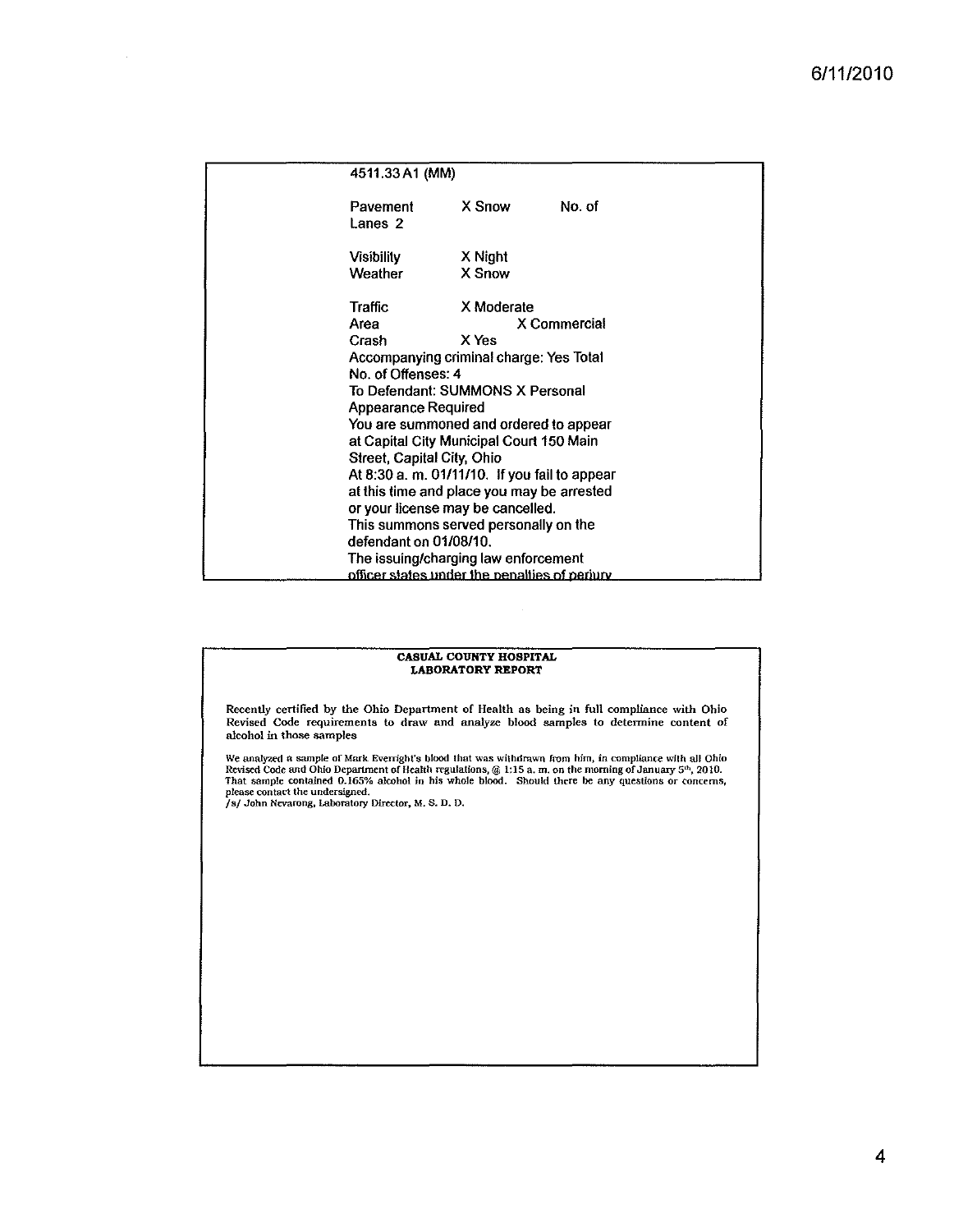# **WASHBURN UNIVERSITY SCHOOL OF LAW, INSTITUTE FOR LAW, TEACHING AND LEARNING (ILTL)**

• Additional information provided to law students:

 $\ddot{\phantom{a}}$